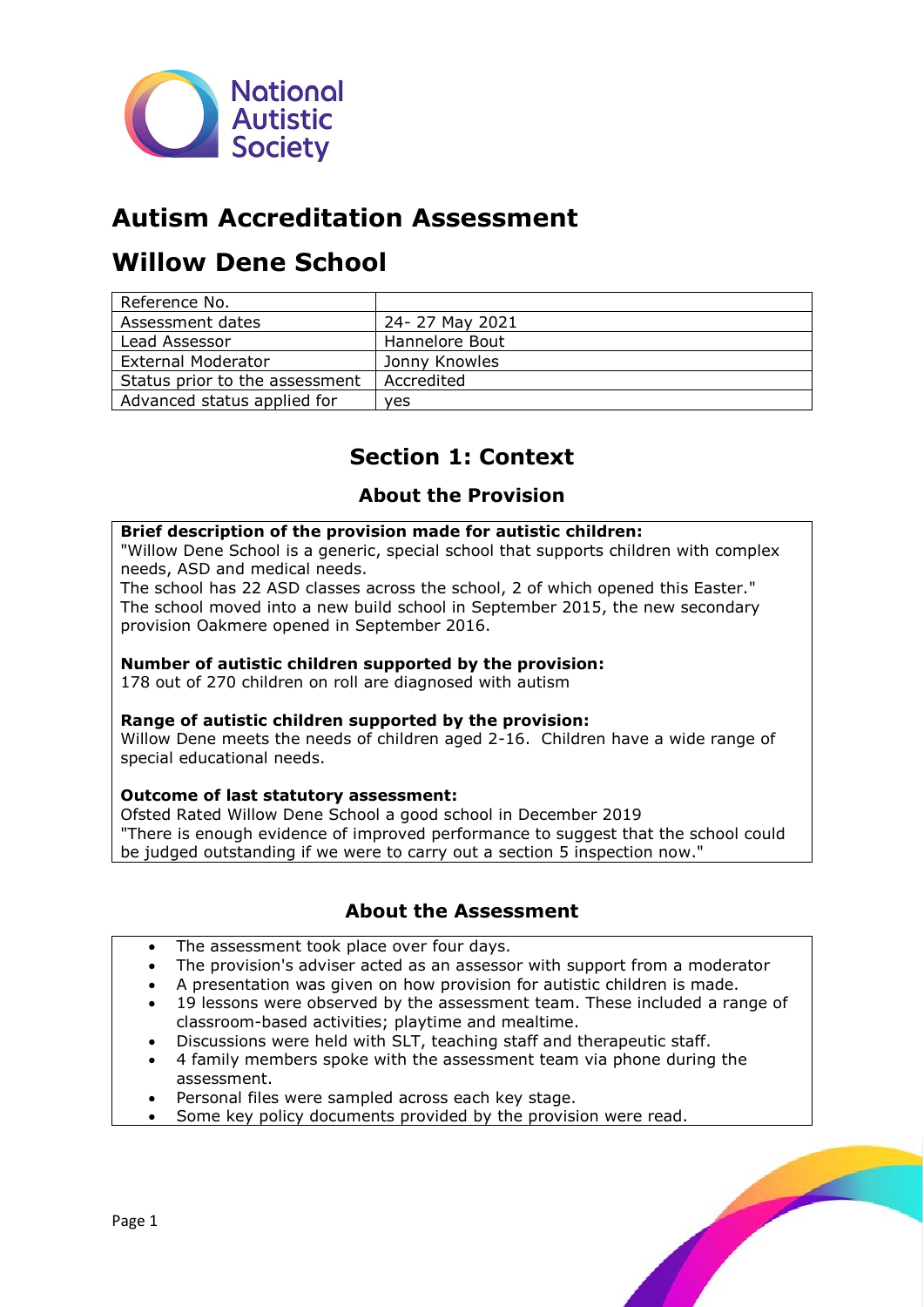

The results of surveys carried out with 40 families were also considered and are found in the appendix to this report

# **Professional Development and Support for Staff**

# **Main approaches or methods employed by the provision in supporting autistic children:**

- SCERTS
- **TEACCH**
- PECS
- Attention Autism
- Visual supports and timetables, using Objects of Reference, photographs or symbols
- Topic Boards, Social Stories, Intensive Interaction, AACs
- Sensory diets/ circuits, Alert programme, Musical Movement, Making Food Fun group

## **Training and professional development staff receive in these approaches and in their understanding of autism**

New staff receive an induction booklet with topics to learn, which are discussed and signed off with their line manager.

- The ASD lead signs off ASD awareness; communication; behaviour management; sensory processing.
- The class teacher signs off Transitions using a timetable; Awareness of PECS and communication systems; TEACCH; work stations and works systems; behaviour profiles, risk assessments; and Assessment overview including learning journeys.

Additional training, alongside the mandatory training, is also available to staff during this period based on the needs of the children, the class team or the individual's passion/interests. Teaching staff within the ASD classes also have access to external PECS and TEACCH courses.

# **On-going support available to staff in working with autistic individuals**

There is a robust appraisal system in place which supports staff to identify individual and whole school developmental needs. Training is strategically planned based on the needs of the staff and children. The appraisal system ensures that staff reflect on their ASD practice and identify areas for development at an individual, class or whole school level.

Staff feel well supported and have opportunities for further development within the school based on their career aspirations. The school has supported the staff to further develop through access to Masters qualifications, degrees, schools direct, apprenticeships, and LSA qualifications.

There is progression available to staff at school, supported and facilitated by the SLT. The school are an "enabling" employer who "invest in the children who work there".

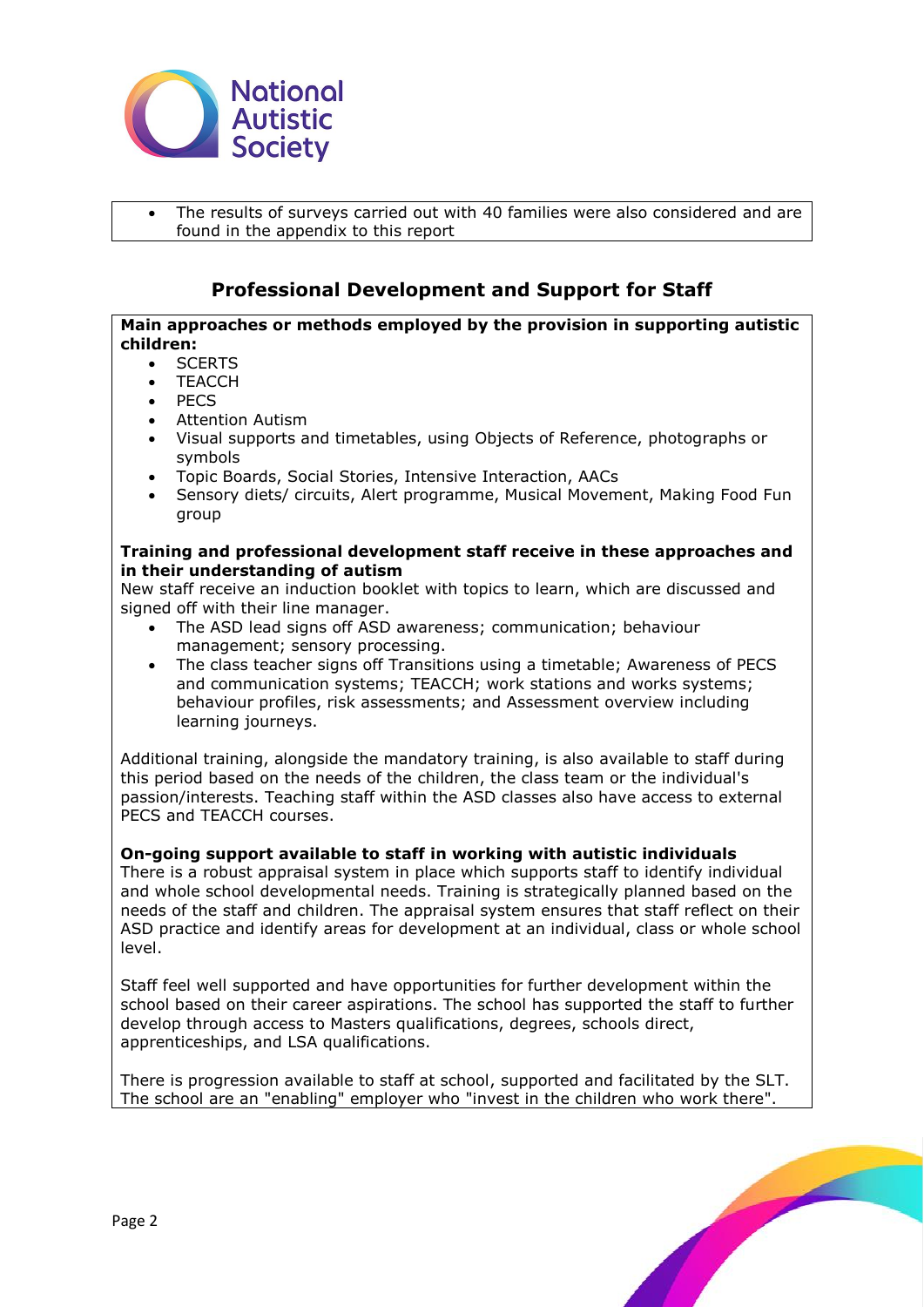

Opportunities are provided for staff to work together, in their staff teams and as a whole school. "The school are aware of children's strengths and let you focus on your passion/area of interest."

# **Section 2: Findings from Assessment**

# **Personal Centred Planning**

#### **Brief description of how individual support is planned, implemented and evaluated:**

- There is a robust transition process that is bespoke to the child's specific needs and their family and includes visits to the child's current placement as well as home visits.
- The school develops bespoke transition plans in collaboration with professionals and parents, including stay and play sessions, half-day timetables, full-day timetables, or many other variations so that the child can feel safe and secure during their initial transition.
- An individual support plan is put in place for the child which is regularly reviewed and evaluated.
- Case studies evidenced during the assessment confirm the schools' collaborative approach with internal and external professionals to ensure holistic and wrap-around support is provided to the child and their families.
- The school developed and designed their own assessment system around 2011 to best assess and plan to learn to get the best progression for the children of Willow Dene school.
- The school's progression framework supports staff in their delivery and implementation of the curriculum.
- Evidence for learning highlights the children target areas alongside areas where more evidence needs to be collected. This ensures that targets are generalised before being marked as completed.

# **Differences in Social Communication**

#### **Key outcomes identified from personal support documents and staff discussions:**

The school has the support of 2.2 full-time equivalent of SaLT, who support the school predominantly at a universal and targeted level within the school and classes, training and upskilling staff members. Specialist support is given on a referral basis. Some children will get referred to the SCERTS or AAC clinics, where they are assessed in more detail and receive additional interventions.

The Communication Passports identify each autistic child's communication skills, communication methods, and how staff can modify their communication. These documents provide the right level of detail and are reflective of practice.

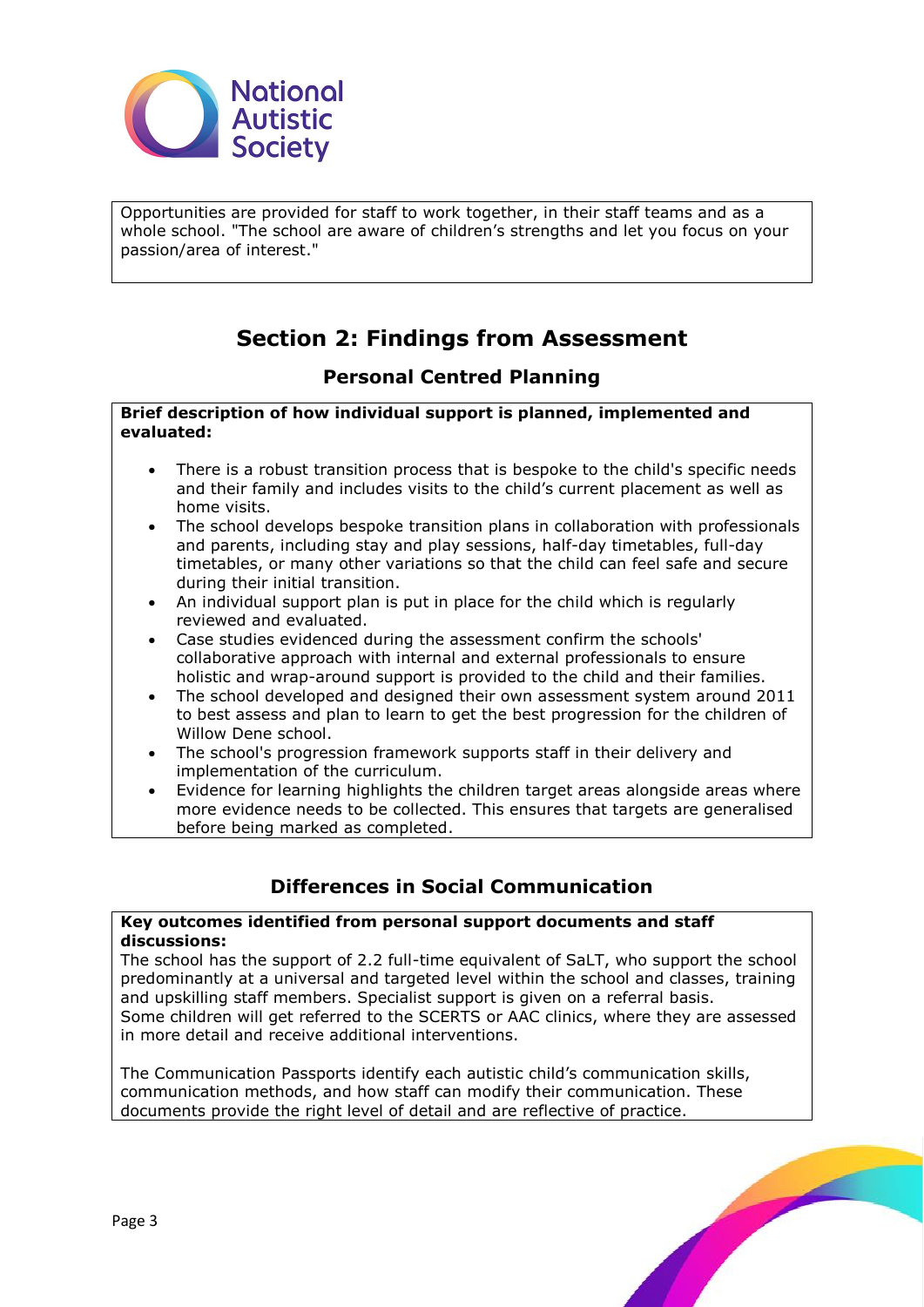

The school believes in learning through play and has an outdoor learning co-ordinator as well as a play and leisure subject lead who oversee outdoor play areas, activities, resources, and communication.

PLPs and evidence for learning stores evidence that each child is set realistic goals related to their communication and social engagement, and care is taken that skills are tracked before marked as generalised. Examples are," within familiar routines a child is able to use their communication system, to request a single item ", developing communication skills to express their feelings using a topic board or developing social skills in small group games.

Evidence for Learning, EHCP annual review reports and PLPs provide evidence that the autistic child progresses in their social interaction and communication, meeting set goals or successfully taking part in a social activity. Including learning children's names and learning to greet children in the proper context, learning to take turns within a group for about 15 minutes, or requesting more of the things that are liked.

In interviews and case studies, staff describe how they have supported autistic children in their communication and social engagement and achieve positive outcomes. Such as progressing in PECS levels, or learning to express their feelings, learning to take turns, or "x begins to sing the 'car crash' song to signal that he wants it to start, then fills in the gap for 'crash' at the appropriate time."

#### **Key outcomes identified from observation/review of key activities:**

Within all observations, staff were making themselves understood by using a range of approaches, including simplified verbal language, Makaton, visual supports and modelling.

In a small number of observations, staff should reduce their language when making demands or giving instructions.

During all observations, children were able to make themselves understood using their preferred communication method, identified on their communication passport. During all lessons, children communicated either verbally, or by using their PECs, AAC devices, communication boards, or other differentiated visual supports. Where best practice was observed, staff used naturally occurring opportunities within classes to model, support and facilitate the development of communication. Ample processing time was given across all lessons. Staff were not in a rush.

Outstanding practice was observed throughout all observations children, have ownership of their individualised communication systems across the school which are clearly differentiated based on the children needs and reflect the information within the communication passports.

Within all observations, staff provided opportunity and purpose for pupils to communicate and interact with staff and their peers. There are a variety of opportunities for children to practice and develop social communication with staff and peers which were carefully planned into the lessons. Staff are responsive, nurturing when required and playful with children, instigating games, turn-taking, intensive interaction etc.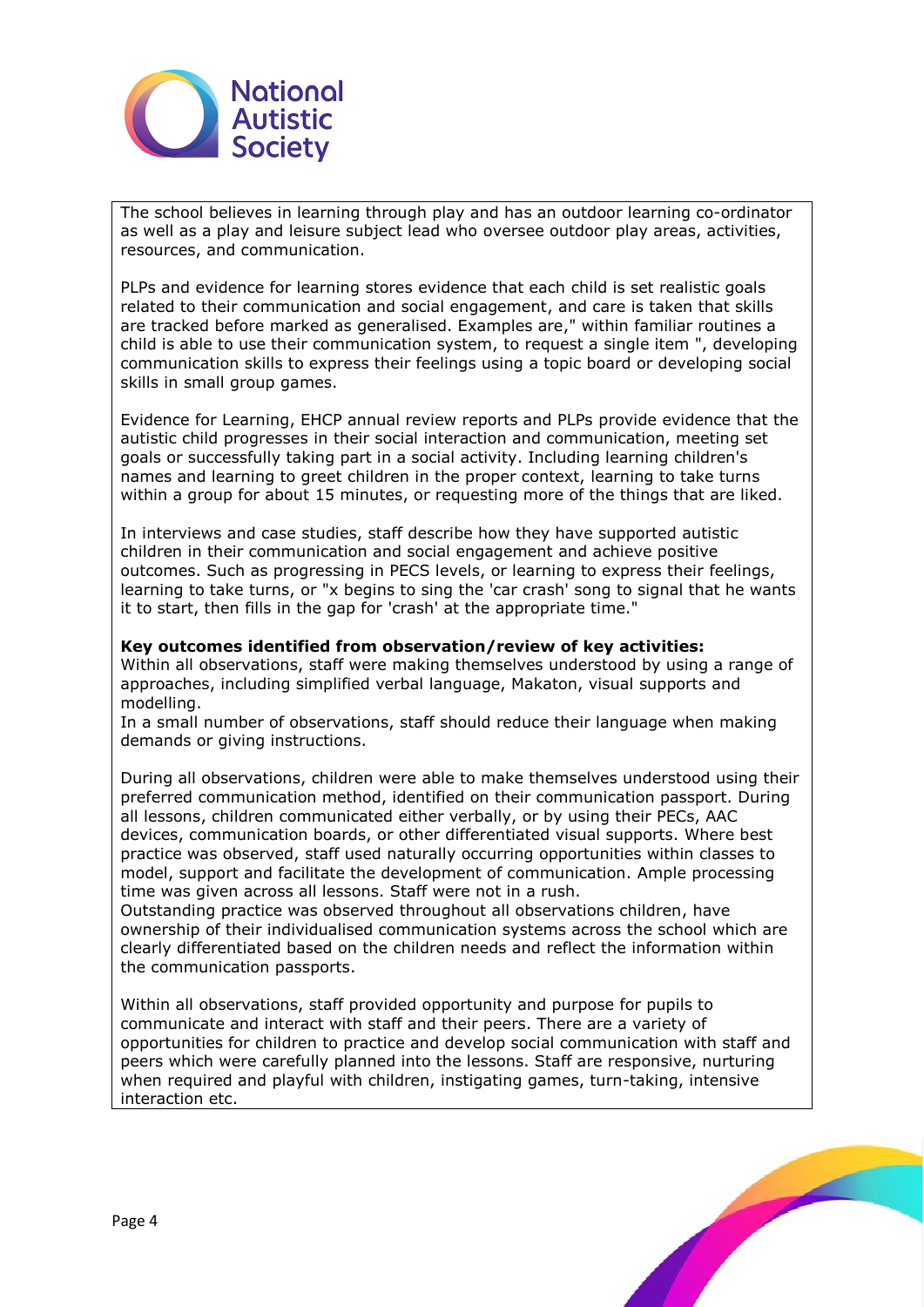

# **Problem Solving and Self-reliance**

## **Key outcomes identified from personal support documents and staff discussions:**

Each child has access to their preferred mode of communication and PECS, Communication Books and topics boards, are in constant use.

Communication Passports identify each autistic child's skills and challenges in independent functioning and describe how best to support them in their independent functioning. They use a now and next board and timetable to assist with transitions, making choices using topic boards and symbols.

PLPs and Evidence for Learning provide evidence of realistic goal setting for each student, related to their independent functioning and achieve positive outcomes in carrying out activities and making choices with increasing self-reliance and autonomy. "Expressing thoughts, opinions, feelings and ideas" are broken down into smaller steps such as "labels photographs or pictures using speech/ symbols to describe emotions of others and themselves" linked with video evidence or "To attend sessions such as numeracy, literacy and enrichment subjects of around 15 minutes."

In interviews and case studies, staff describe how they have successfully supported autistic children in becoming more self-reliant and making decisions. Such as progress in choice-making, transition into school assisted through music therapy or progressing from mutual to developing self-regulation skills.

#### **Key outcomes identified from observation/review of key activities:**

Throughout all observations, pupils could work out what they must do now and next with support from a wide range of differentiated strategies and schedules. Bespoke systems are in place, supported by a clear visual structure, to aid transitions and independence.

In almost all observations, best practice was observed, transitions were carefully and consistently signposted to the children using their individual communication systems and countdowns.

Within almost all observations, staff were observed supporting children to participate or to do things by themselves through modelling, hand over hand, showing and encouraged children to have a go independently. There was clear differentiation using the TEACCH work stations – some had one activity whilst others had four. Staff gave children plenty of time to process and praised them when children completed the instruction.

Within all observations, staff were observed promoting choice and providing opportunities for children to express their opinion or make decisions. Choice activities are planned into the various stages of the lessons and focus on both communication and snack sessions. In some classes, children were confident and independently communicating they needed to use the facilities and did so with little or no assistance.

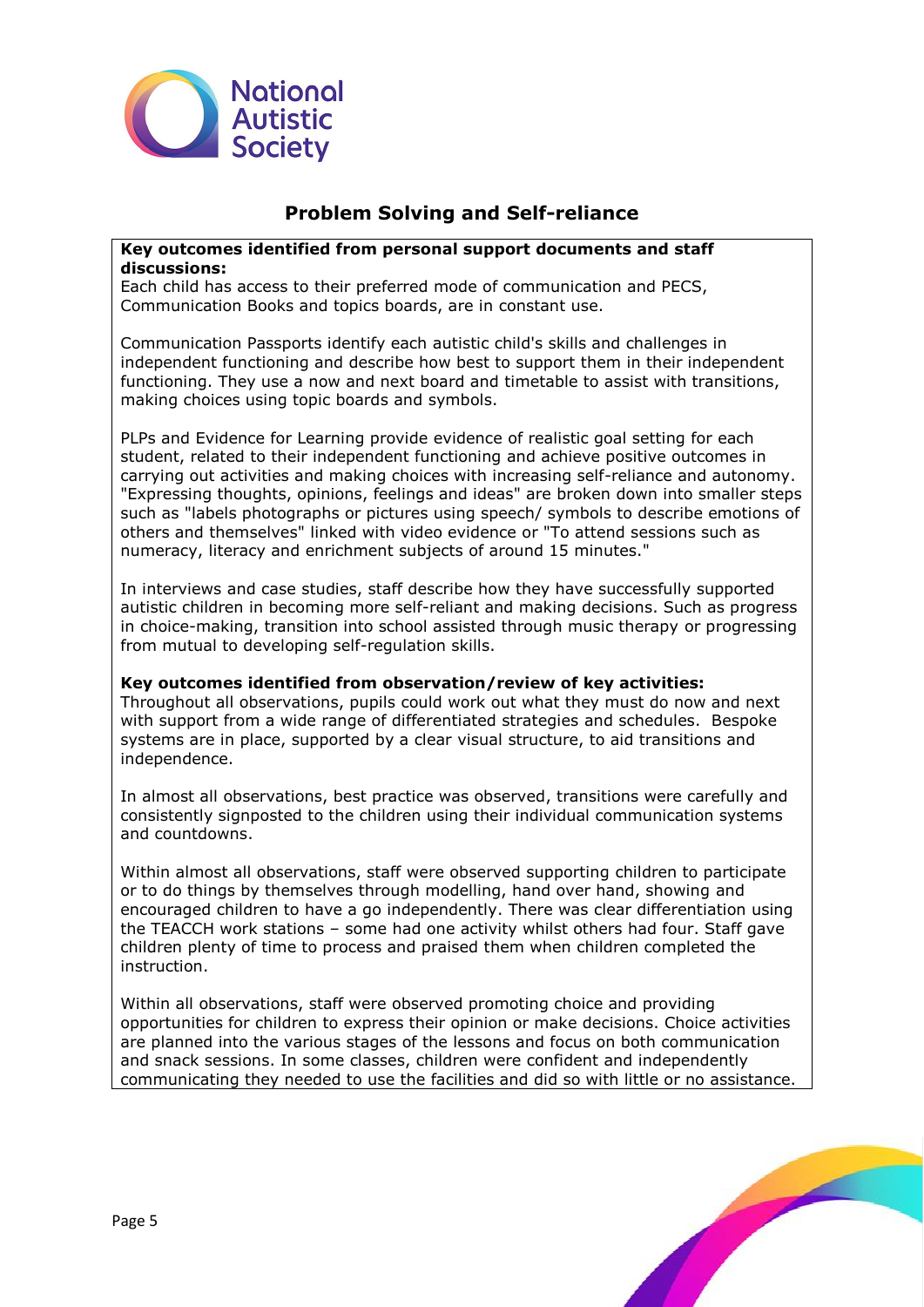

In one observation, where best practice was observed, staff effectively used sabotage to provide opportunities for the development of problem-solving whilst requesting snack.

Within all observations, children were provided with opportunities to consolidate and develop daily functional skills. Staff effectively used open questions to gauge understanding and promote road safety and independence skills. In all lessons, where best practice was observed, creative, playful and sensory motivating resources were used to great effect, engaging children, bringing lessons to life and consolidating skills. In one observation, staff effectively used Attention Autism to structure the lesson and teach the children functional skills.

Where practice could be improved; Covid 19 restrictions have halted the organisation of the "communication shed" and resources in the play areas. Although children bring their communication systems to the playground, they are deposited on arrival. Some staff use their keyrings to assist communication. The school could consider reviewing the use of the portable communication systems available to children outside of the classroom to promote expressive language and formalise transitions at the end of play.

# **Sensory Experiences**

#### **Key outcomes identified from personal support documents and staff discussions:**

The school has two days of Occupational Therapy support, a full-time Sensory processing coordinator, assisted by a sensory processing assistant for two days a week, both supporting the school with the implementation and development of sensory processing across the school.

The school's knowledgeable and passionate Sensory Coordinator works alongside the therapy teams to provide both universal and targeted support to staff, children and families. The school's in-depth analysis of children' sensory needs enables staff to understand and implement bespoke individual plans of support, such as sensory activity programmes that are shared with home, sensory box activities

Individual sensory observations provide evidence that autistic children achieve positive outcomes related to experiencing and regulating sensory input. The school uses environmental checklists to monitor each classroom environment regularly.

In interviews and case studies, staff describe how they have supported autistic children in their sensory regulation and helped them achieve positive outcomes through intensive support and collaborative work with teams and home. Many children are at the social or language partner stage. The school uses the alert programme to help them understand their sensorimotor preferences through the "how does your engine run programme".

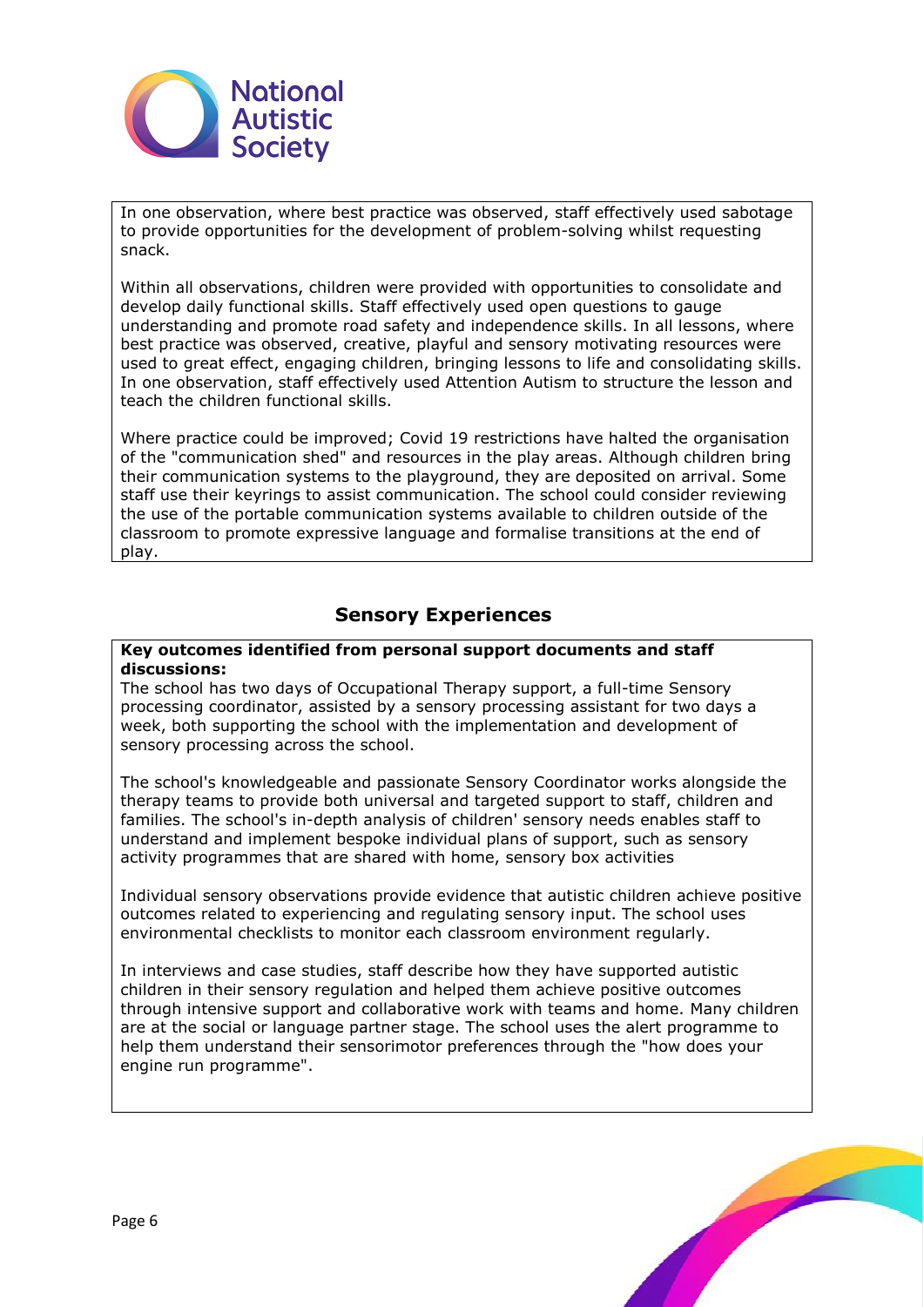

## **Key outcomes identified from observation/review of key activities:**

Careful consideration has been made to the whole school environment to ensure low arousal and structure. The school has good outdoor facilities with many different play zones including, a sensory garden, sports areas, trampolines, and a large forest school area. At Oakmere, there is an extensive range of flexible sensory spaces across the school, including a Lightroom, dark room, climbing walls, soft play, outside area. The Early Years hall offers a wide variety of sensory activities.

The amount of sensory stimulus within each classroom differs depending on the needs of the children. All information displayed was seen to be both purposeful and functional in almost all classrooms.

Within almost all observations, children were observed to be offered sensory activities with support from staff. There is a wide variety of sensory activities within their classroom, as part of the learning or their outside area. They were seen to access these throughout observations independently.

Autistic children tolerate a wide range of sensory experiences within a safe and secure context.  In all observations, sensory engaging and motivating activities were used creatively to support learning.

Outstanding practice was observed, where autistic children are encouraged to enjoy the challenge of trying out, learning, exploring and choosing new experiences, such as spraying water, planting seeds, going through tunnels or meeting a snail. On some occasions, children were offered a choice of sensory experience as part of the lessons.

Within all observations, children were supported to regulate sensory experiences which interfere with what they are trying to do or cause them discomfort. Children were offered access to highly differentiated resources such as; ear defenders, request for time out, work stations, low arousal approaches, chew toys, weighted blankets, weighted or bear hug jacket, special seating, vibrating pillows, etc. Music was used to calm or alert the environment to good effect, supporting the learning activities.

# **Emotional Well-being**

#### **Key outcomes identified from personal support documents and staff discussions:**

The school works on the principle of "see behaviour, think sensory". The Sensory team is actively involved in monitoring and planning to make environmental adjustments and monitor well-being. The school works collaboratively with therapists and health practitioners, who often run in-house clinics. The school uses adapted elements of the Alert programme, "How Does Your Engine Run", to help children begin to understand their emotions.

Communication Passports starts off with a child's likes and dislikes and a section with "my yes; I will take what is on offer. I will smile. I also make a sound like 'nay' – this means 'Yay!'" and "my no: I will shake my head, grumble and scowl at you. I will hide my face in my hands and cover my ears." This document highlights all the crucial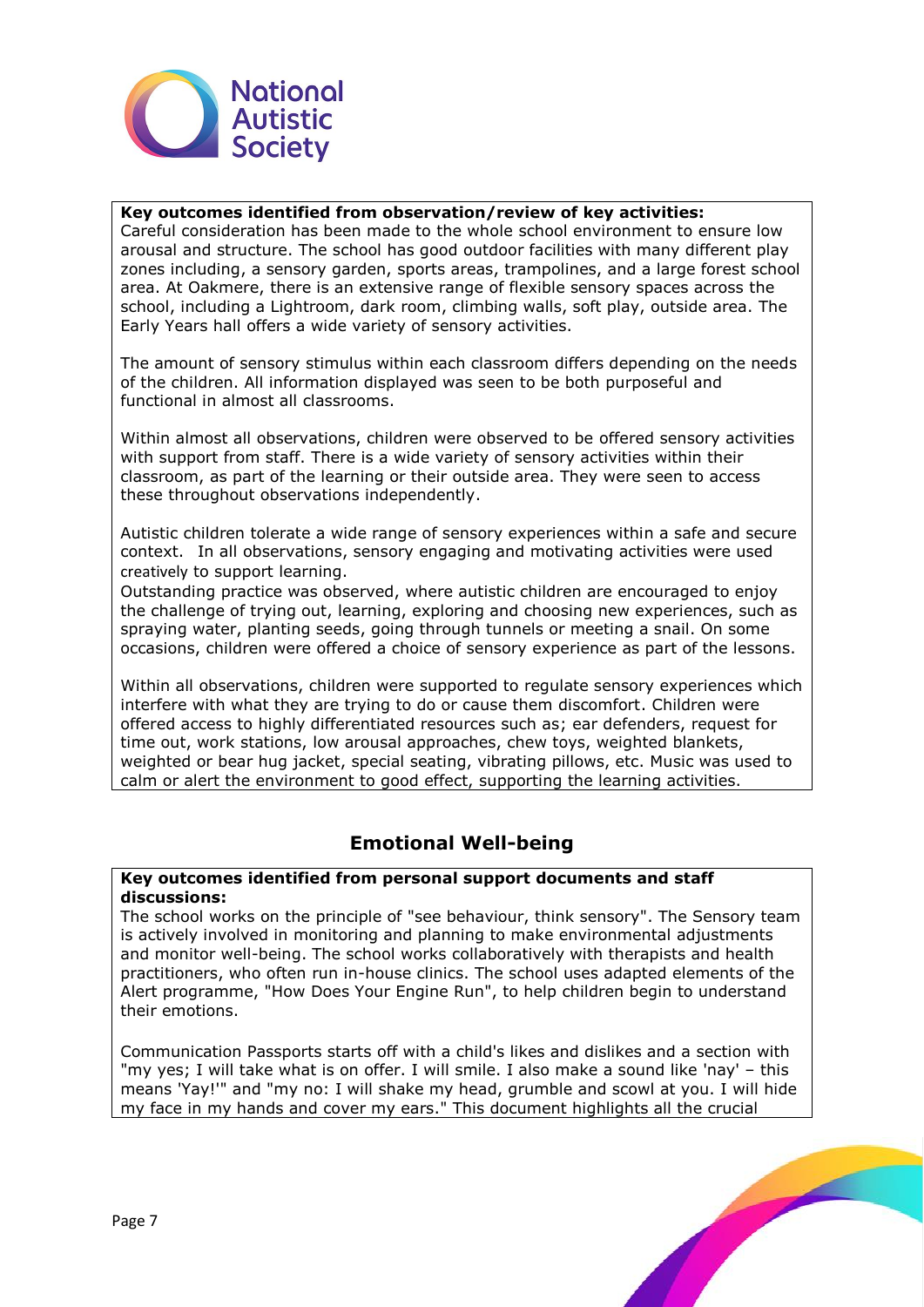

information on how best to support autistic children in maintaining their well-being and avoiding anxiety, stress or upset. It will also highlight if a child has a plan or profile for behaviour and will detail descriptions of key behaviours, triggers, preventative strategies, early intervention, and adult intervention.

Incidents are monitored by the ASD Lead, who works closely with the class and intervention teams to analyse patterns that feed into the behaviour profiles. Some students have behaviour logs, which inform behaviour profiles and interventions. The school has two advanced TeamTeach trainers who support the team and train staff. All leaders are allocated to mentor and provide additional support to 3 classes.

The Sensory coordinator runs "Make food fun groups" supporting children's eating needs due to sensory difficulties, tolerating a limited range of foods or avoidant and restrictive eating. These food sessions follow a sensory approach with input from therapists and the dietician.

In interviews and case studies, staff describe children's support and positive outcomes in terms of emotional well-being and happiness. For example, being able to label how they are feeling themselves and how others are feeling by using pictures and Makaton. Or another child who became withdrawn at home and school coming back out of his shell with the help of an intensive holistic support package including music therapy, Speech and Language Therapy, Occupational Therapy and the SCERTS approach. Case studies show children responding well to intensive support programmes, reducing reportable incidents and becoming more engaged with learning.

The school likes celebrating achievement and have moved achievement evenings online onto their YouTube channel; three children won a Jack Petchey award this year.

#### **Key outcomes identified from observation/review of key activities:**

Within almost all observations, pupils presented as being happy, relaxed and content. The school provides a consistently calm environment, setting an appropriate pace for learning, children felt safe and secure in their relations with adults.

Proactive and preventative strategies are in place to avoid anxiety, confusion or distress from occurring or escalating. Where autistic children appeared to be finding it difficult to regulate, staff were observed to address the pupils needs with preventative and proactive strategies, based on information found within the documentation. One lesson was observed where children were supported to understand and regulate their emotions. Children clearly enjoyed showing their happy or excited faces in the mirrors. Where best practice was observed, in almost all observations staff really know the children and the function of their behaviour. Staff were seen to support children with proactive and preventative strategies when they observed a change in behaviour. For example, one child was finding it very difficult within the classroom, staff supported the child to have a movement break outside. When they returned, they engaged with the work. In another class staff used scripts to re-enforce good choices.

In a small number of observations where children showed signs of dysregulation outside the classrooms, staff missed opportunities to recognise behaviour as a form of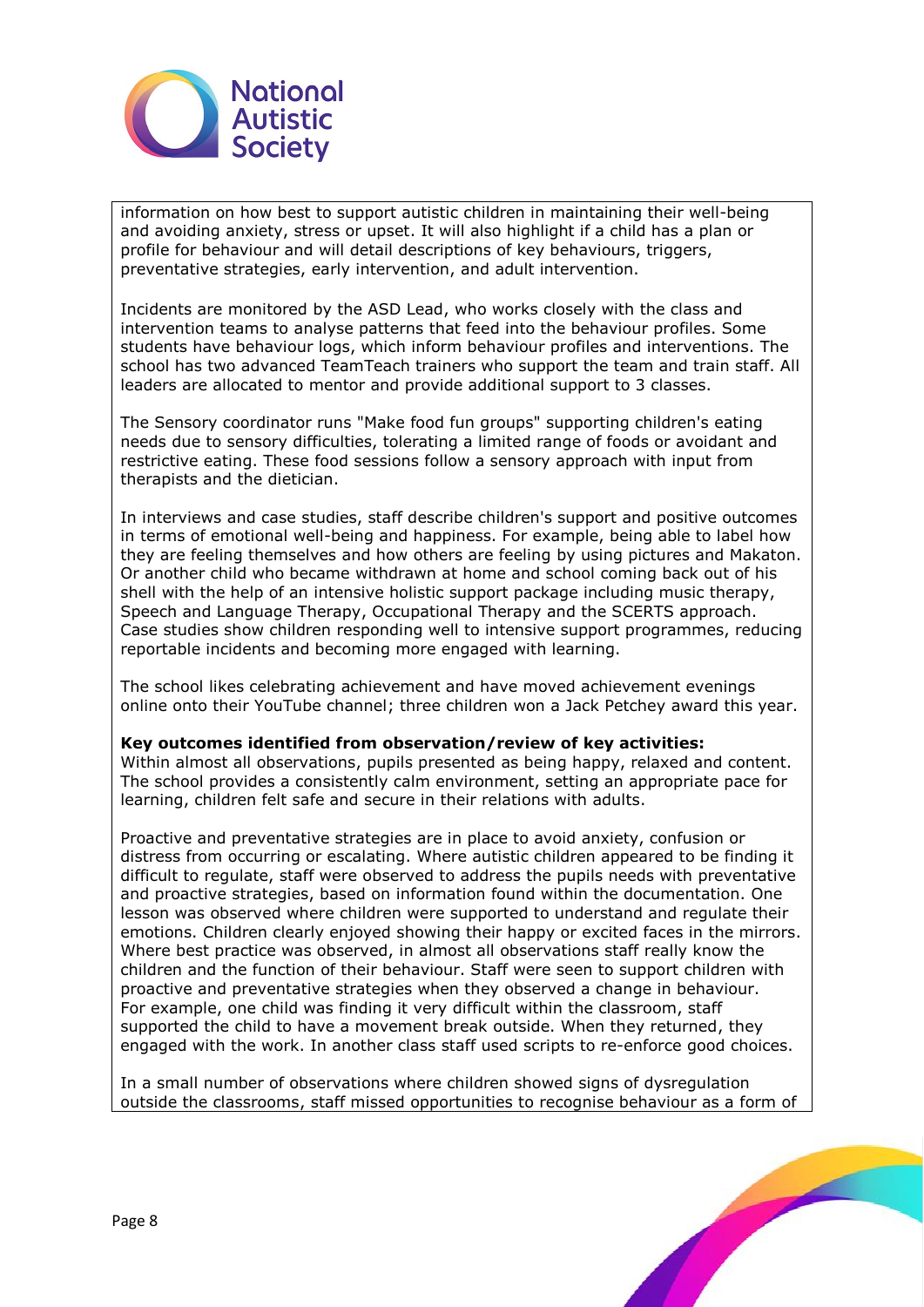

communication and instead of helping the child understand and regulate emotions they were told to stop a behaviour instead.

Autistic children are treated with dignity, status and respect and are provided with meaningful positive feedback to boost confidence and self-esteem.  During all observations, pupils were encouraged to experience completion and achievement reinforced by staff through positive feedback using visual supports. Lots of praise was offered throughout. In one observation, best practice was observed: Staff supported children to self-assess their work and celebrated success using child's individual communication systems.

Staff and pupils have clearly developed positive and trusting relationships, which was evident through lesson observations, discussions with staff and pupil documentation.

All lessons were seen to be fun, engaging and interactive. Where children started to lose focus or find it hard to maintain their attention, staff were quick to step in with strategies of support or reassurance.

Where best practice was observed, lessons were made fun by adding highly sensory captivating or motivating activities.

Autistic children are encouraged to enjoy the challenge of trying out or learning a new activity or skill.  Where best practice was observed, autistic children are encouraged to enjoy the challenge of trying out, exploring and choosing new experiences through sensory motivating and fun activities such as; spraying water, planting seeds, painting lava, going through tunnels or meeting a snail.

# **Consultation with Autistic children**

- The school aims to meet the needs of each individual child and facilitates this by offering bespoke communication tools to facilitate Child Voice.
- The school has two school councils based at the primary and secondary site. Both hold termly meetings. In Primary school all children are involved in classbased sessions. "a School Council week is held in which each class has the opportunity to access the agenda and resources to discuss and vote on important decisions."
- In the Secondary school an elected member from each class attends the termly meetings, where they discuss events, changes and additions.
- To develop the school's curriculum, the school regularly gathers the children's opinions and aspirations. The school's student council also supports the development of the curriculum offer across the borough, feeding back and attending meetings to shape borough-wide practice.
- Key Stage 3 students have their own blog where they post updates on things they like to do, thoughts or achievements, such as careers week, a visit from the police or making rosemary and thyme Oils that can be purchased as part of an enterprise project.

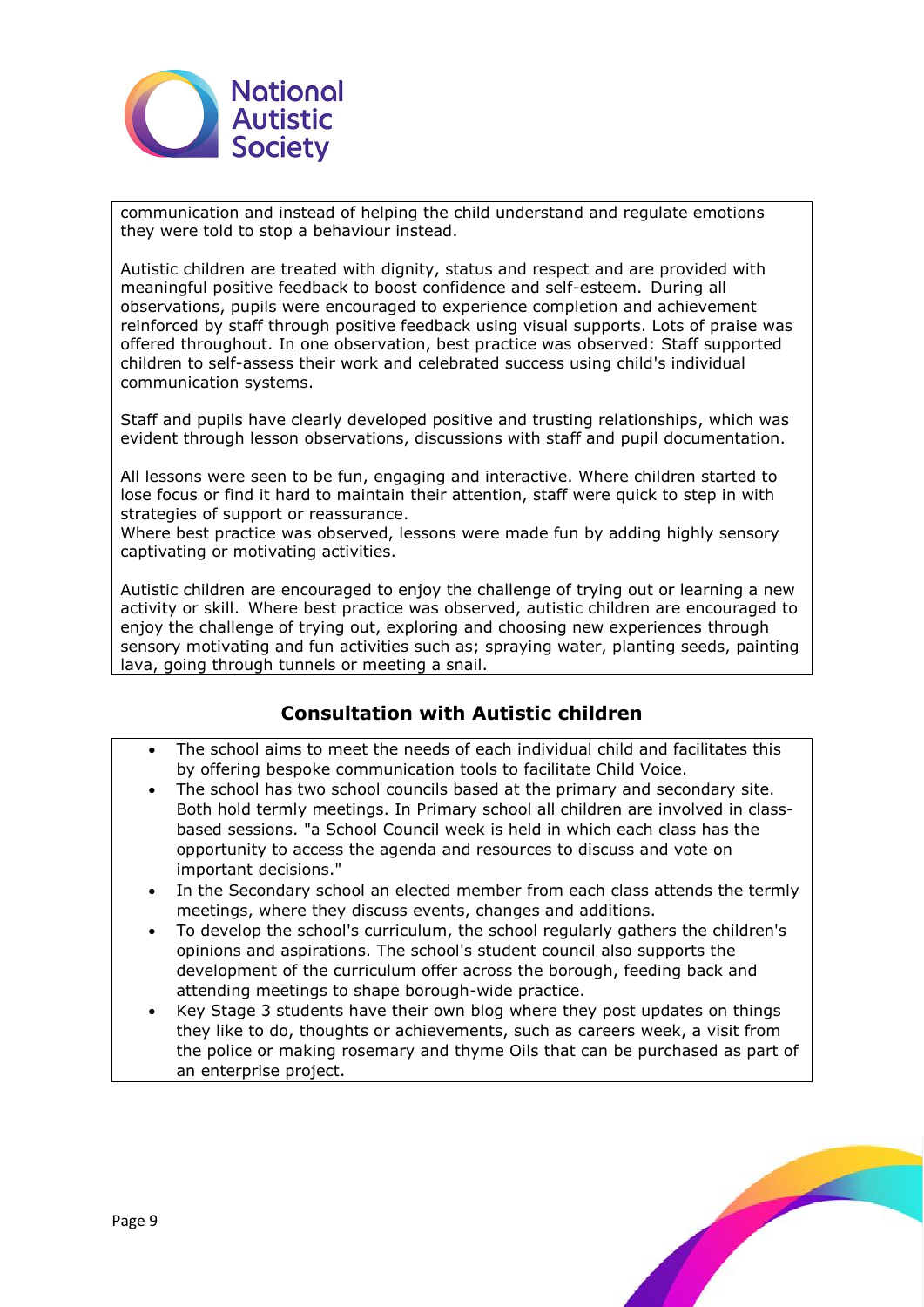

# **Consultation with families of Autistic Children**

- The school has an open-door policy.
- An on-site family support advisor and health support advisor help families with signposting and accessing services and concerns and "bridge the gap between school and family life."
- Parents are consulted when targets are reviewed and updated.
- All children have a home school contact book, which the class team update at least 3 times a week; parents reported that these are completed regularly, and the school is also in regular contact via telephone or email. Staff said that importance is placed on developing positive relationships with parents to ensure a collaborative approach.
- The school has a dedicated family room called the Courtyard room.
- Parents reported frequently attending the coffee mornings, courses or achievement evenings recently shared via the school's YouTube channel.
- The school offers ASD workshops for parents delivered by team members on communication, sensory and behaviour. The school also invites outside organisations to run courses for parents such as Citylit college, Mencap and Cerebra.
- The school offer a short breaks service, with Saturday clubs and two-week play schemes during the summer holidays for primary aged children. Also, working collaboratively with external agencies who provide after school activities, who liaise with staff to make sure they use similar strategies with the children.
- The school holds an annual parent survey which results in an action plan; the Spring 2021 survey was focused on the Covid-19 response within the school and received a positive response.
- The four parents interviewed were overwhelmingly positive, giving many examples of support the school offered at different times throughout lockdown. Such as opening the school playground to families, providing them with an area to take their child, and providing shopping and medication delivery.
- The parents praised the school for its understanding, communication and support mechanisms and reported that the school provides a community where they can make friends and feel less isolated.
- Parents reported the response to Covid 19 restrictions was managed well, particularly through the home learning packs and communication. Some parents fed back that the school went out of their way, supporting struggling parents, delivering shopping and medication, as well as providing school-based education. Some events were brought online, such as achievement assemblies, workshops and coffee mornings; these were well-received by families, and some would like this to continue.
- 40 parents completed the surveys, and almost all feedback was positive. See the surveys attached below. Some families wrote:
- "Willow Dene has been my rock during the lockdown, this school has given me a lot in many ways. My friends are other follow parents from Willow Dene, its support is present even outside the school itself within our local community."
- "Willow Dene, is a fantastic school, all the staff are friendly and so welcoming. My daughter has just started her third year now and she is doing amazing. She

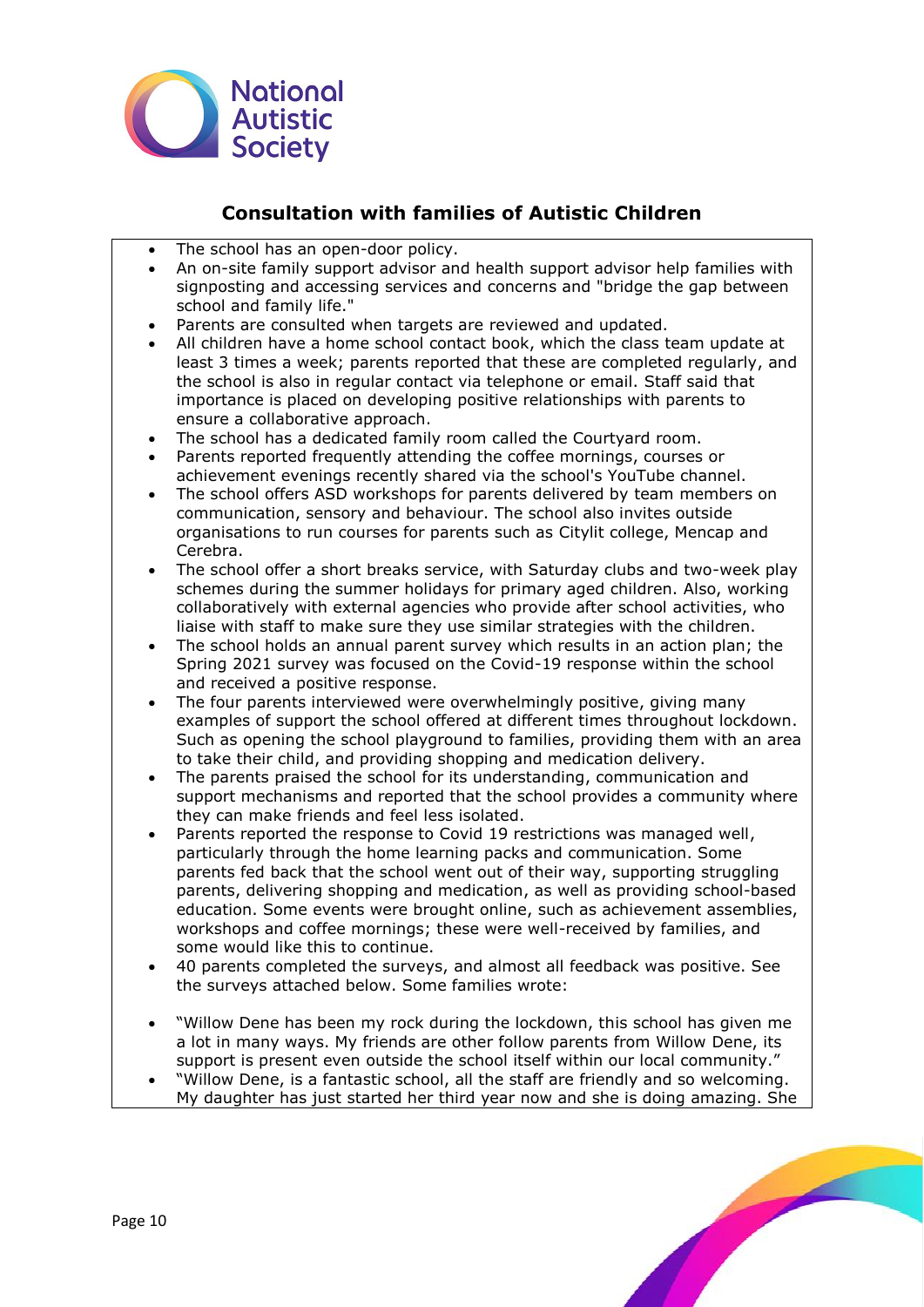

is now saying a few words, using her pecs amazing, counting up to 10, repeating songs and words. I couldn't of wished for my daughter to go to such a brilliant school."

• "The effort and help what I am getting for my child is incredible, Willow Dene is amazing school, I will always recommend it to anyone. Thank you to all staff $\heartsuit$  $\heartsuit$  $\heartsuit$ "

# **Involvement with the wider community**

- The school has a dedicated health clinic on-site to reduce anxiety, transition, disruption to learning, and support families. Professionals such as paediatricians, CAMHS, epilepsy nurse or SeeAbility can hold clinics and work collaboratively with staff and families.
- The Music therapy team have allocated time to conducted research. A recent research project on "How can music therapy support children with autism following the transition from mainstream school to special school" concluded that Music therapy is a valuable intervention.
- Different professionals within the team have focused their dissertation research on relevant topics within the school such as Maths, communication apps, MOVE, Medi-bikes, or the curriculum and learning journeys. The headteacher presented research nationally, which has consequently bought by other schools.
- The school's student council is consulted on the curriculum offer across the borough, feeding back and attending meetings to shape borough-wide practice.
- Willow Dene school is part of Compass Academy Trust and offers outreach, training, support and advice to the schools and the two schools with autism provisions. Willow Dene school is the only special school within the trust. Willow Dene takes part in the joint school projects and working parties as well as the annual conference.
- The school has links with Kings College, Goldsmiths and Greenwich University, providing training and work placements for students.
- The school provides training to other schools in the community, such as Forest School and TeamTeach.
- The school is part of an NQT (Newly Qualified Teachers) programme.

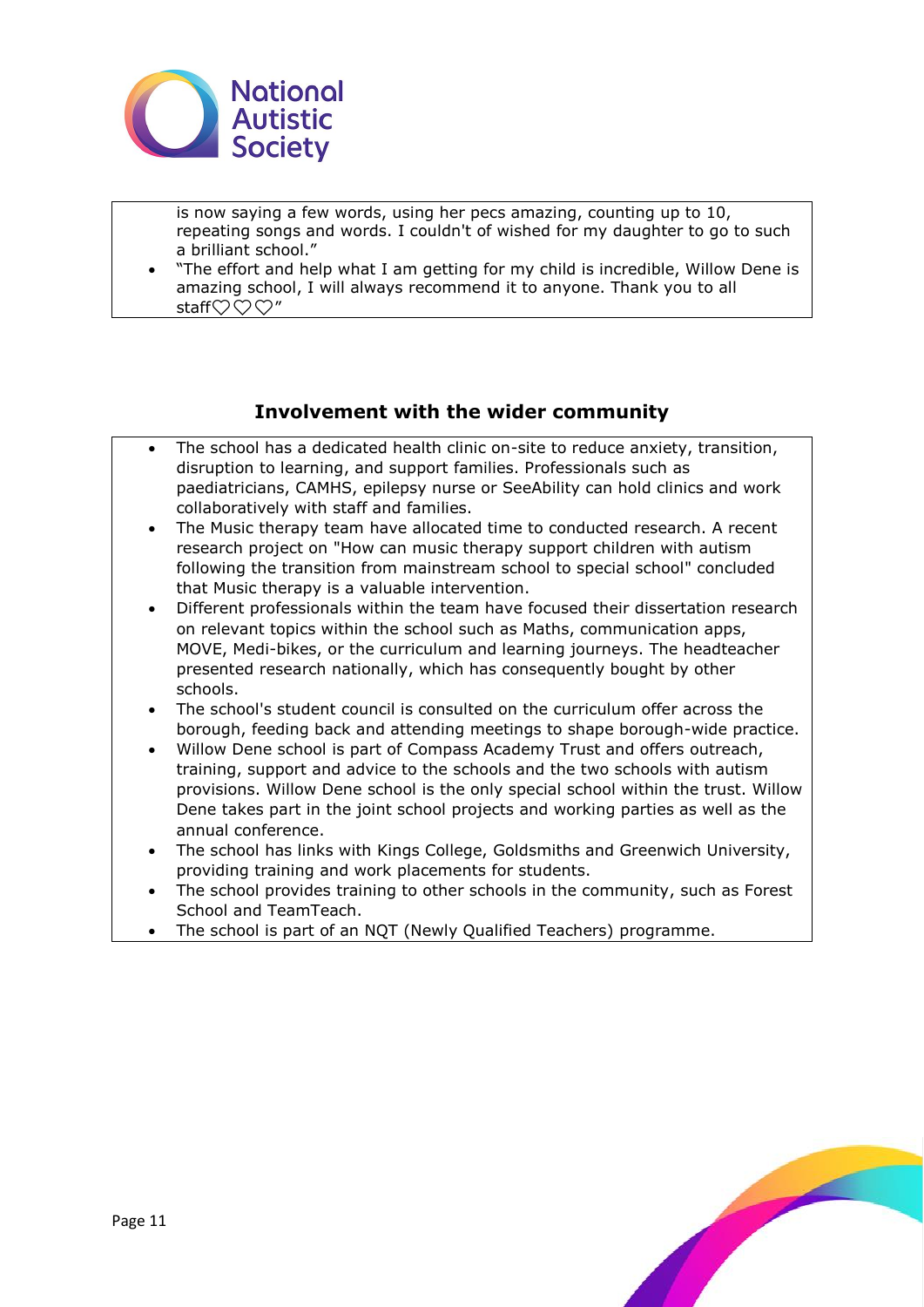

# **Section 3: Summary of assessment**

# **What the provision does particularly well**

# **What stood out as particular strengths:**

- Family support- families praised the school for the above and beyond support and advice the school gives and that it provides a real community for children and families.
- Parents reported the response to Covid 19 restrictions was managed well and the school was proactive in supporting struggling families. The school worked collaborative with families, providing resources and continuity whilst also supporting children and families with transitions back to school.
- Outstanding practice was observed throughout all observations children, have ownership of their individualised communication systems across the school which are clearly differentiated based on the children needs and reflect the information within the communication passports.
- Clear and consistent visuals structures were in place across the school environments.
- Continuous Professional Development Training is strategically planned based on the needs of the staff and children. The appraisal system enables staff to reflect on their autism practice and identify developments at an individual, class or whole school level.
- A supportive community for staff and families: the Willow Dene family came across well.
- On-site health clinic- The school has a dedicated health clinic on-site to reduce anxiety, transition, disruption to learning, and to support families. Professionals such as paediatricians, CAMHS, epilepsy nurse or SeeAbility can hold clinics and work collaboratively with staff and families.
- The school's knowledgeable and passionate Sensory Coordinator and assistant OT work alongside the therapy teams to provide universal and targeted support to staff, children and families. The school's in-depth analysis of children's sensory needs enables staff to understand and implement bespoke individual support plans, which allows children to be ready to learn. (See behaviour think sensory.)
- The school carefully plans a flexible curriculum, ensuring that learning is purposeful and meaningful, considering the children's likes, interests, and future aspirations.
- Evidence for learning highlights the children target areas alongside areas where more evidence needs to be collected. Ensuring targets are generalised before being marked as completed.
- Staff are highly skilled practitioners and, throughout the observations, were consistently seen to effectively use a range of evidenced-based autism-specific best practice methods and approaches.
- Careful consideration is given to the transition into school at the start of each day to ensure that children feel safe and secure during the transition.
- Collaborative work with outside professionals, agencies and providers.
- Outstanding practice was observed, where autistic children are encouraged to enjoy the challenge of trying out, learning, exploring and choosing new

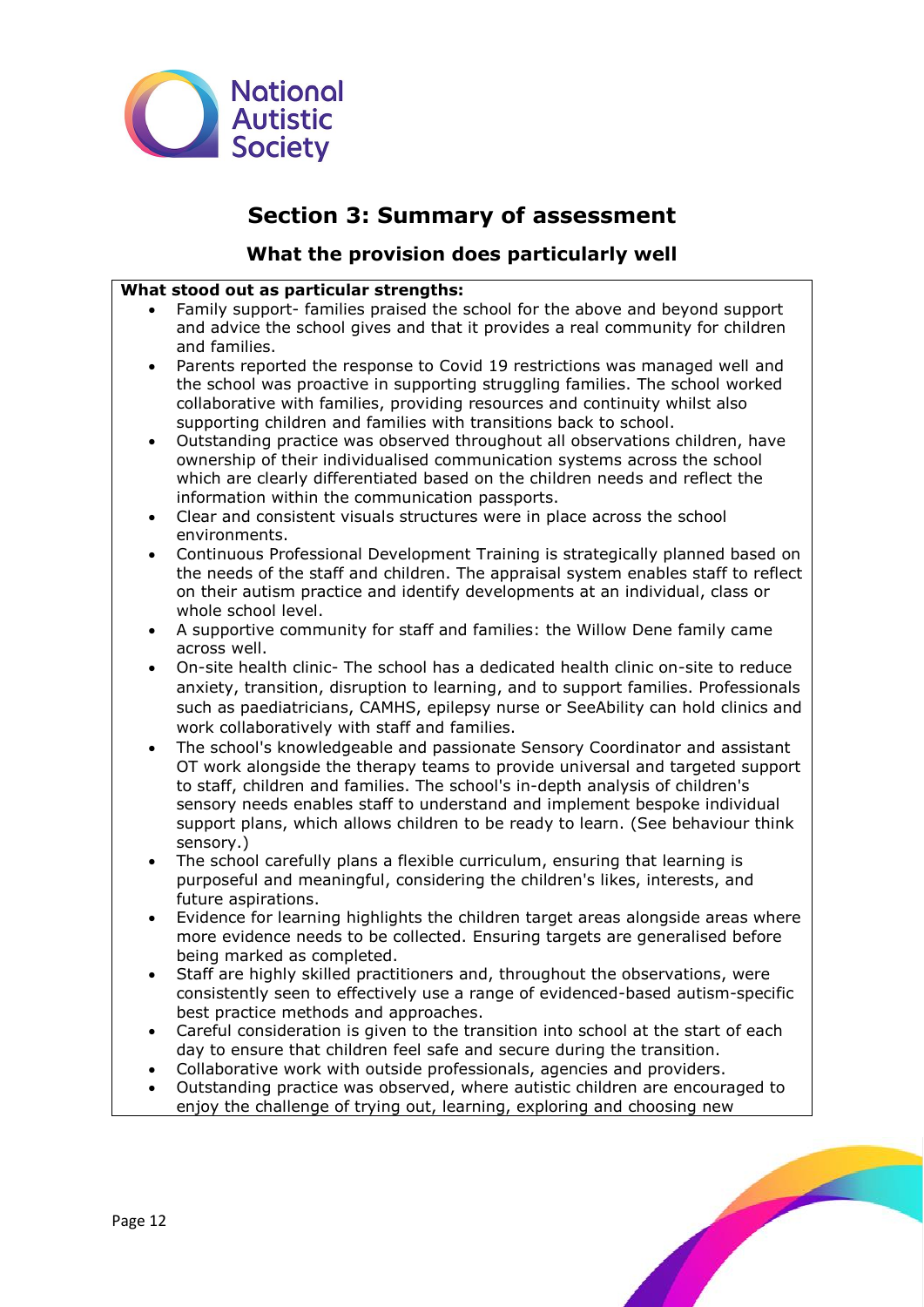

experiences, such as spraying water, planting seeds, going through tunnels or meeting a snail. On some occasions, children were offered a choice of sensory experience as part of the lessons.

## **What else the provision does well:**

- The school has supportive systems to analyse and support teams with implementing strategies and interventions for children struggling with selfregulation.
- Outreach providing Universal and targeted support and mentoring for other provisions
- The school has good outdoor and indoor facilities, with many different play zones, including the sensory garden, sorting areas, trampolines, and a large forest school area.

# **What the provision could develop further**

#### **Areas to consider:**

- Outdoor Play- Covid 19 restrictions have halted the communication shed and resources in the play areas. Although children bring their communication systems to the playground, they are deposited on arrival. Some staff use their keyrings to assist communication. The school could consider reviewing the use of available portable communication systems outside of the classroom to promote expressive language.
- In a few observations, staff should reduce their language when making demands or giving instructions.

#### **Identified by the school:**

- Although auxiliary staff receive training in autism, the school is developing a more formal, annual auxiliary staff training program. The school is working with the LA transport team by developing training to help them provide a better service.
- The school likes to invite more autistic speakers to share their experiences, developing an understanding of life from an autistic perspective.

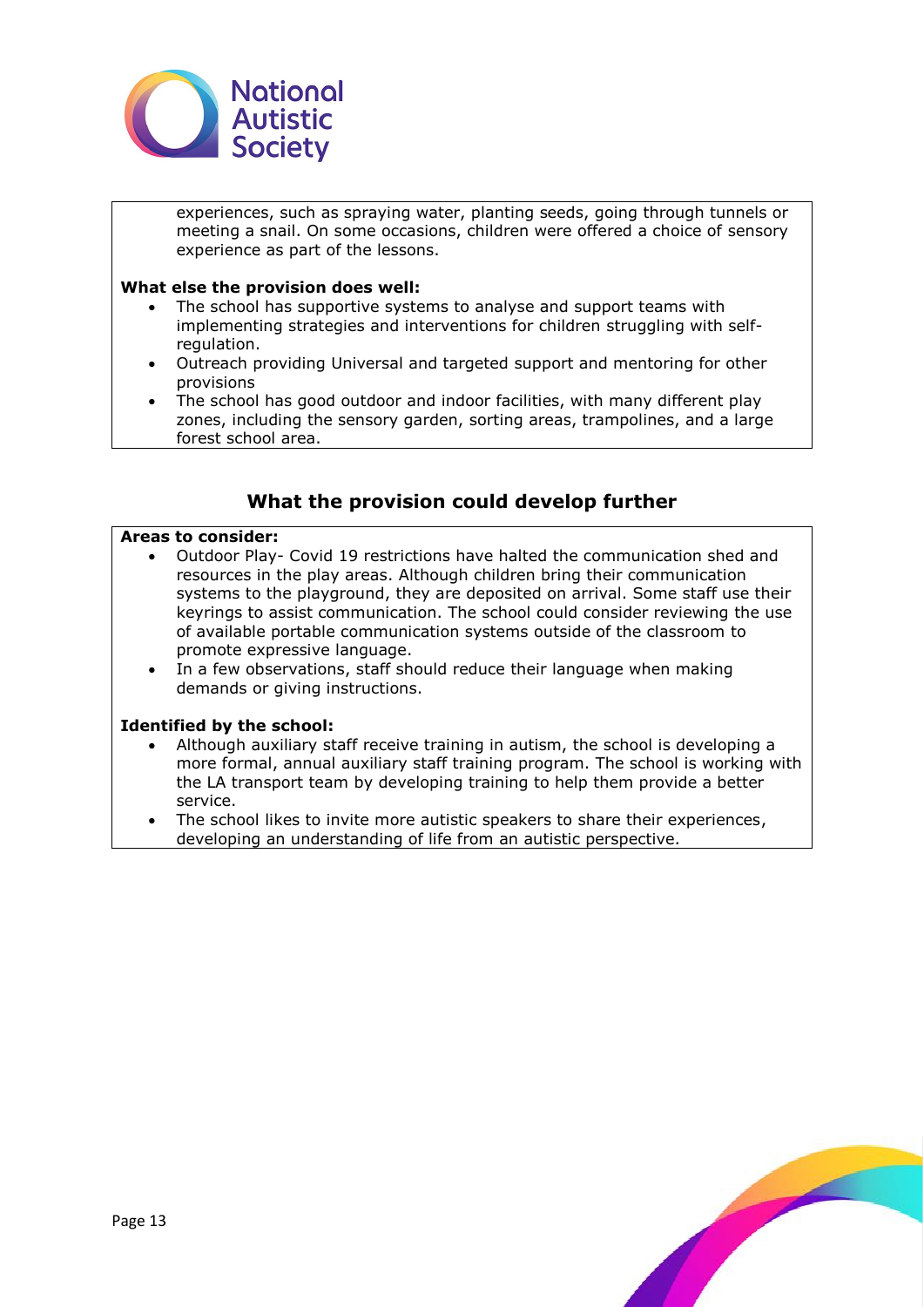

# **APPENDIX 1:** SURVEYS

# **Families of Autistic Children**

Feedback questionnaire on Willow Dene Primary and Secondary School to be completed before 21/05/2021

Please note all comments accompanying survey ratings are routinely removed from the final Accreditation report once they have been shared with the provision. This is to eliminate the risk of any individual being identified from these comments should the provision share or publish the report

| 1. The support my relative is given is |                         |  |                |                                          |
|----------------------------------------|-------------------------|--|----------------|------------------------------------------|
|                                        |                         |  | <b>Percent</b> | <b>Response Response</b><br><b>Total</b> |
| $\mathbf{1}$                           | poor                    |  | 0.00%          | $\mathbf 0$                              |
| $\overline{2}$                         | ok, but could be better |  | 2.50%          | $\mathbf{1}$                             |
| 3                                      | mostly good             |  | 20.00%         | 8                                        |
| $\overline{4}$                         | always good             |  | 77.50%         | 31                                       |
|                                        |                         |  | answered       | 40                                       |
|                                        |                         |  | skipped        | $\mathbf 0$                              |

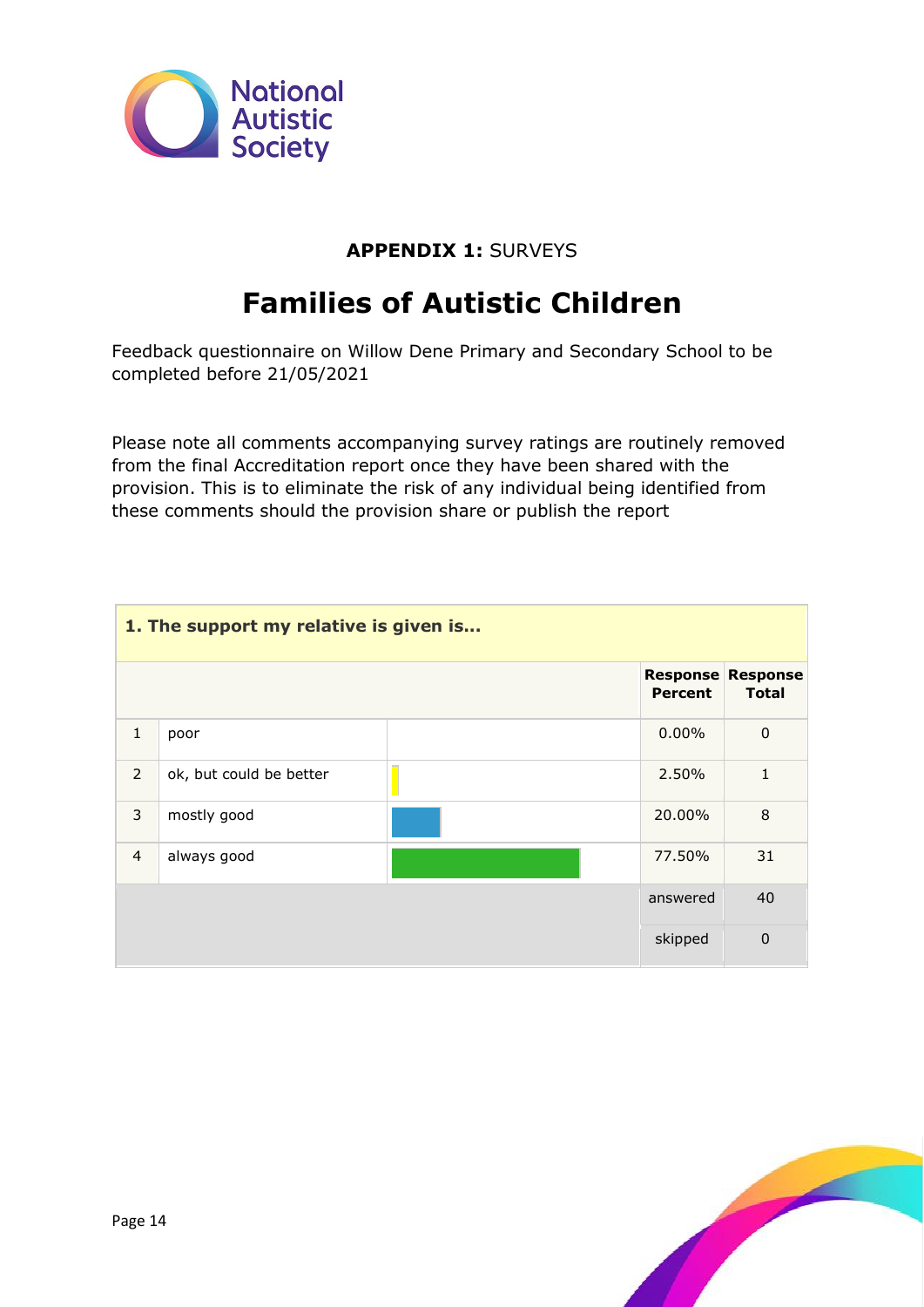

| 2. The understanding that staff have for my relatives autistic needs is |                         |  |                |                                          |
|-------------------------------------------------------------------------|-------------------------|--|----------------|------------------------------------------|
|                                                                         |                         |  | <b>Percent</b> | <b>Response Response</b><br><b>Total</b> |
| $\mathbf{1}$                                                            | poor                    |  | $0.00\%$       | $\mathbf 0$                              |
| 2                                                                       | ok, but could be better |  | 2.50%          |                                          |
| 3                                                                       | mostly good             |  | 27.50%         | 11                                       |
| $\overline{4}$                                                          | always good             |  | 70.00%         | 28                                       |
|                                                                         |                         |  | answered       | 40                                       |
|                                                                         |                         |  | skipped        | $\overline{0}$                           |

| 3. The way I am kept informed and asked my views about how my<br>relative is supported is |                         |  |                |                                          |
|-------------------------------------------------------------------------------------------|-------------------------|--|----------------|------------------------------------------|
|                                                                                           |                         |  | <b>Percent</b> | <b>Response Response</b><br><b>Total</b> |
| $\mathbf{1}$                                                                              | poor                    |  | $0.00\%$       | $\mathbf{0}$                             |
| $\overline{2}$                                                                            | ok, but could be better |  | 5.00%          | $\overline{2}$                           |
| 3                                                                                         | mostly good             |  | 25.00%         | 10                                       |
| $\overline{4}$                                                                            | always good             |  | 70.00%         | 28                                       |
|                                                                                           |                         |  | answered       | 40                                       |
|                                                                                           |                         |  | skipped        | $\mathbf 0$                              |

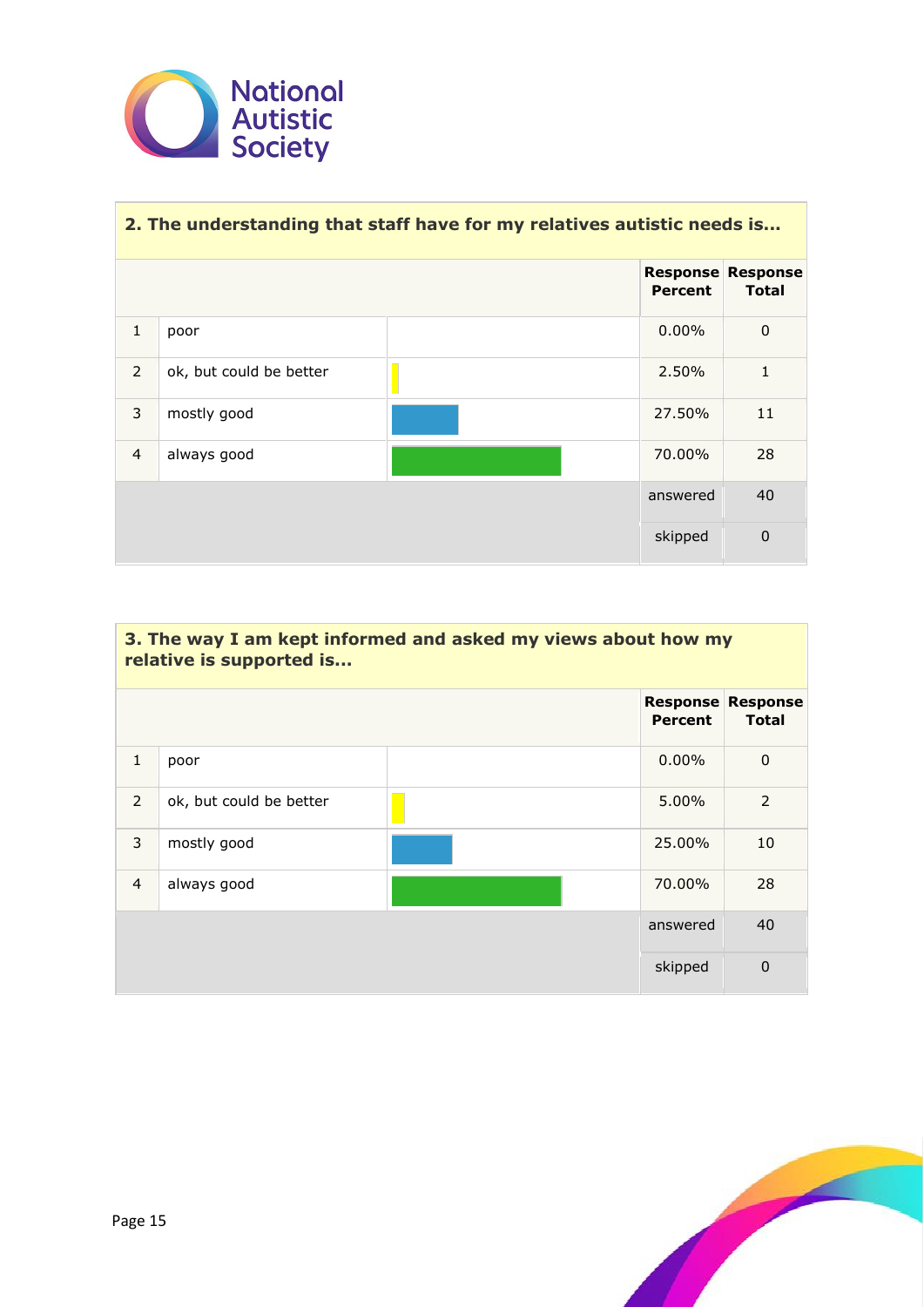

| 4. The advice I get from the service on how to help my relative is |                         |  |                                   |                                 |
|--------------------------------------------------------------------|-------------------------|--|-----------------------------------|---------------------------------|
|                                                                    |                         |  | <b>Response</b><br><b>Percent</b> | <b>Response</b><br><b>Total</b> |
| $\mathbf{1}$                                                       | poor                    |  | $0.00\%$                          | $\mathbf 0$                     |
| 2                                                                  | ok, but could be better |  | 2.50%                             | $\mathbf{1}$                    |
| 3                                                                  | mostly good             |  | 35.00%                            | 14                              |
| $\overline{4}$                                                     | always good             |  | 62.50%                            | 25                              |
|                                                                    |                         |  | answered                          | 40                              |
|                                                                    |                         |  | skipped                           | $\mathbf 0$                     |

# **APPENDIX 2:** COMMENTS FROM THE PROVISION

**APPENDIX 3:** ADVANCED APPLICATION FORM

# **AUTISM ACCREDITATION: APPLICATION FORM FOR ADVANCED STATUS**

In order to achieve an Advanced Award you must show that you are an outstanding and innovative provison that goes well beyond similar provisions. Please complete this form to give examples of initiatives that make you stand

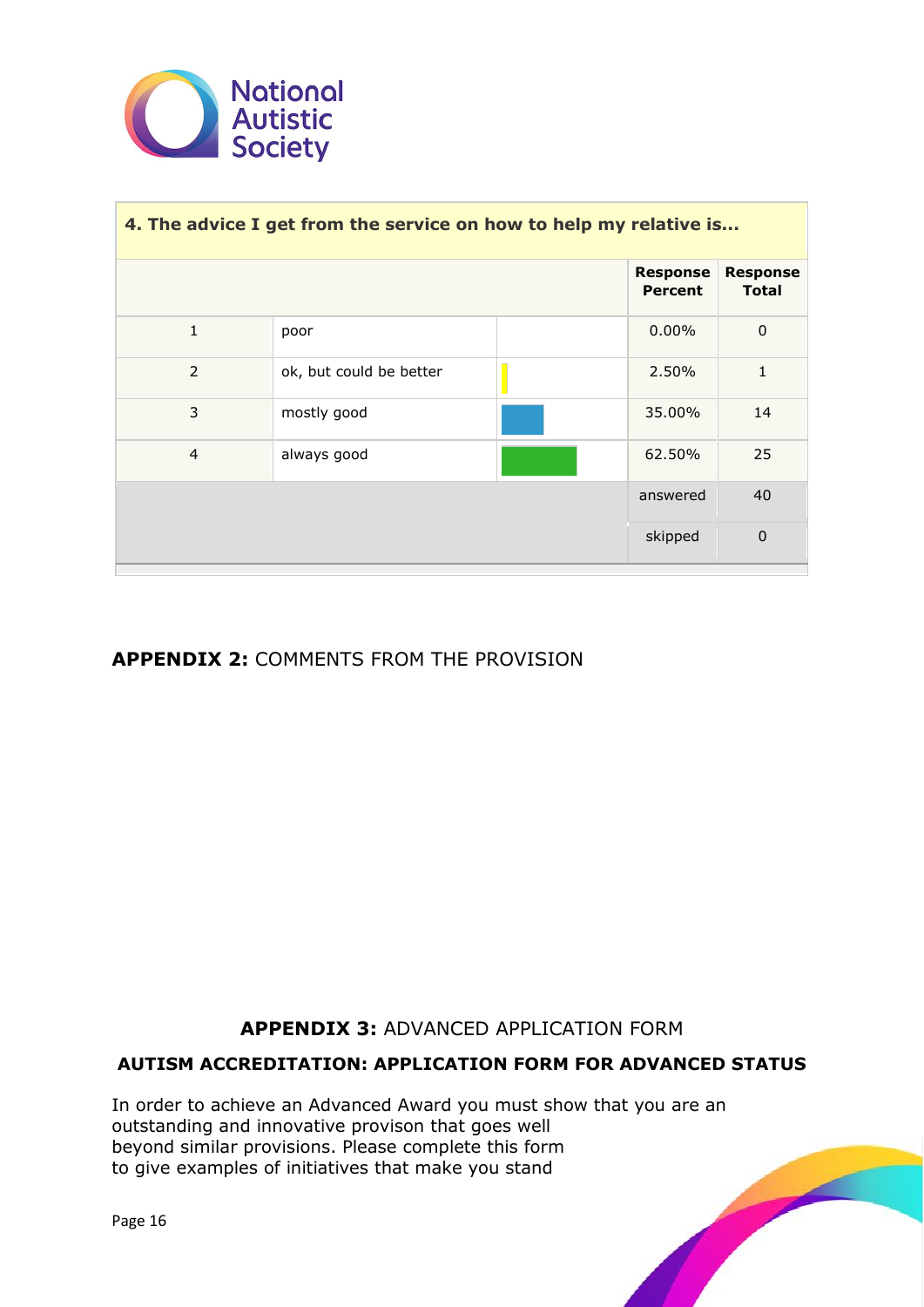

out and most important of all the impact they have had for autistic children. Copy and paste where you may have more than one example. However the entire application including case-studies should not exceed a 1000 words.

*Please note* you are also required to include case-studies (please refer to additional guidance) as part of your application. It is also important to recognise that the application form and case-studies are only part of a bigger picture, with considerable emphasis being given within the award process to observation of practice, personal centred support plans and surveys.

Part 1: Professional Development

Initiatives or innovations that impact on staff insight into the personal experience of being autistic e.g. regular involvement of autistic children in professional development activities or review of practice.

Description The **sensory processing coordinator has put tremendous effort and work into the development of making food fun groups across the school using the SOS programme. Our making food fun group started in our primary department and soon developed into sensory chefs at our secondary provision and tiny tasters in our Toucan – 2 yr old provisio. (please refer to case study and electronic evidence folder for further information)**

Impact:

- **Children can express and communicate their likes and dislikes**
- **Children can make their own choices independently**
- **Children will engage in more tactile activities and be less hypersensitive**
- **Children will look more relaxed and appear less fearful of food**
- **Children will start to try new foods and develop better oral motor skills**
- **Children's interaction and social stills around food will improve both at school and at home**

Initiatives or innovations that ensure that specialist approaches or techniques are fully understood, consistently implemented and regularly reviewed.

Description **Development of the KS4 curriculum and future mapping, provides a bespoke and unique approach to supporting our older ASD students. Through their individualised personal learning plans and bespoke AQA units of study we ensure that our KS4 students voices** 

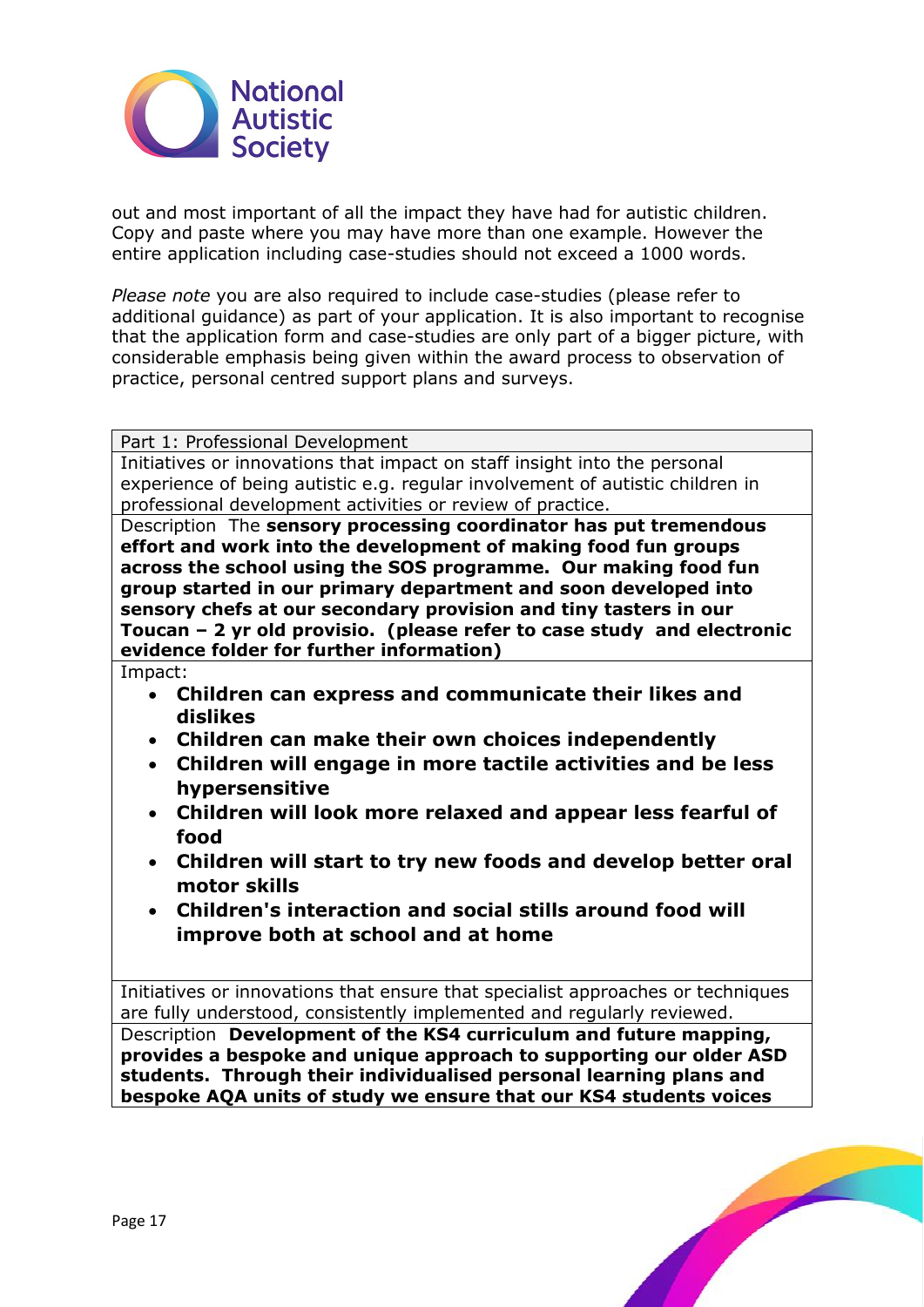

**are listened too and that their strengths and interests support and in form their next steps in their learning. (please refer to case study and electronic evidence folder for further information)**

#### **Impact**

**Children participating in this have demonstrated huge increases in self-confidence and esteem, this has manifested in improved selfreliance and independence. It has had a huge impact on the children's emotional well-being by providing them with a sense of pride in their achievements and highlighting their potential for employment as they transition into KS5 and adulthood. (please refer to electronic evidence folder)**

Part 2: Outcomes for individuals

Initiatives or innovations that have had a considerable impact on the quality of life and inclusion of autistic children e.g. programmes; projects; therapeutic interventions social enterprises etc.

Description **Two case studies provided on two individual children's unique journey through the school which highlights the support/interventions/collaborative working that both they and their families received. (please see individual case studies, electronic evidence for further information)**

Impact

- **Both children have benefitted hugely from the collaborative input they have received from therapists/health and social care.**
- **Both children have made progress in their communication/social interaction skills**
- **Both children have benefitted from the sensory input/interventions they have received which in turn has had a positive effect on their access to learning which is reflected in their learning journey's**
- **Families have felt well supported**

Initiatives or innovations that empower autistic children as experts in their own lives e.g. examples of co-production; working in partnership; developing effective consultation tools and processes to ensure that autistic children have a voice etc

Description



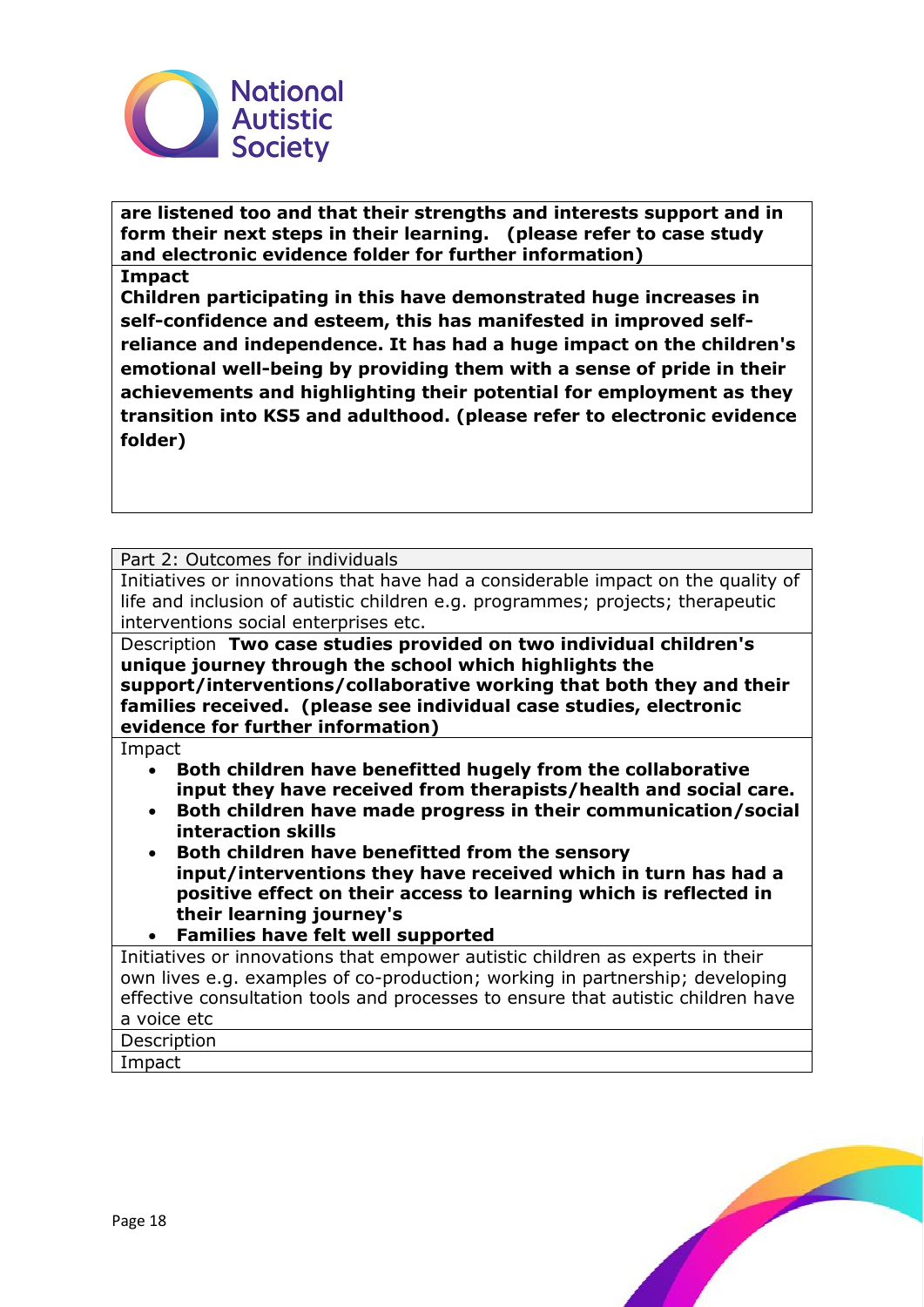

Part 3: Sharing of Expertise and development of knowledge and understanding Initiatives or innovations that have had a significant impact on how families, other professionals or members of the public understand and respond to autistic children

e.g. outreach support; training for other professionals, families; sharing best practice at events etc.

Description : **The role of the family support advisor – to support families in signposting them to other organisations. Liaising with other services to gain best outcomes for children and their families. To offer another layer of support in collaboration with education staff. The role was developed because of a recognised need and gap in provision for families externally to education (please see case study for further information)**

Impact **Having this role enabled families to access someone that could bridge services without prejudice, empower and facilitate collaborative working. The family support advisor role added another layer of bespoke and unique support to our children and their families.**  Initiatives or innovations that have significantly increased knowledge and

understanding of best practice in supporting autistic children e.g. involvement in action research; development of resources; partnership work; publications etc.

Description **We have a music therapy team within school that delivers individual and group based sessions for children, to support the development of social communication/interaction through the medium of music. Our therapists deliver blocks of input across the age ranges and always target new children to the provision that would benefit from input. Recently the music therapy team supported some research into** *'how can music therapy support children with autism following transition from mainstream school to special school?' focussing on specific children that had recently transitioned into* 

*Willow Dene* **and wrote an article on their findings, (please refer to initiative/individual case study as well as the executive summary of the article written by the therapists.)**

Impact: **The conclusion from the research was that** *'The findings of this study suggest that music therapy is a useful intervention to support children with autism transitioning to special school. Further research could explore ways of gathering children's own views on their experience of music therapy or could explore objective measures of the impact of music therapy on anxiety reduction in children during transition from mainstream to special school.'*

**Music therapy is very well received within school by class groups, individual children and their families. Video footage is often taken at the start and end of an individual's intervention block as well as a** 

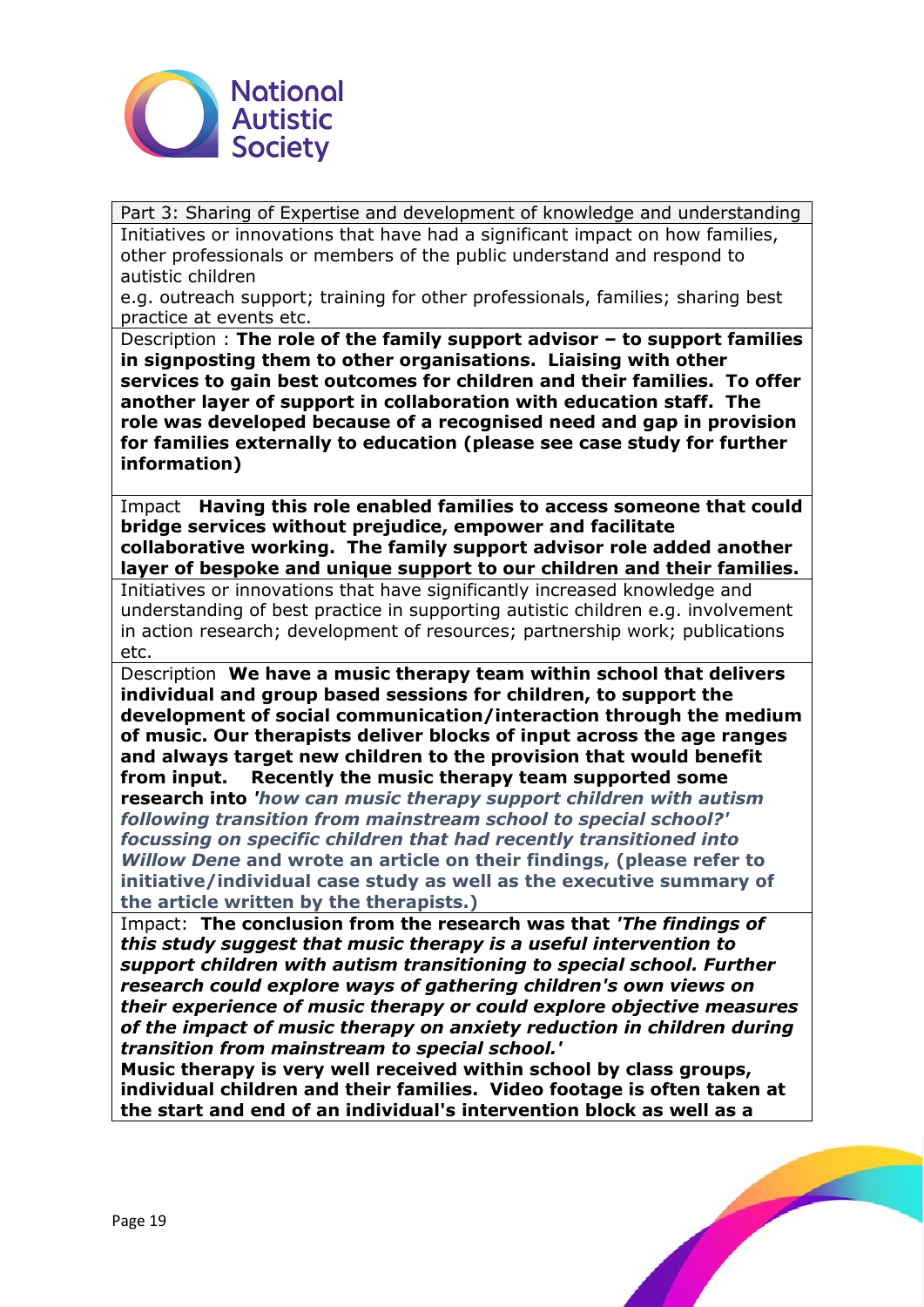

**report that is shared with education staff and parents. Class teams work collaboratively with the therapist to support individual or group access and teams report a positive impact on children's social communication/interaction which is often transferred into the classroom** 

Part 4: Validation

Validation from other bodies or professionals s e.g. awards; summative evaluation data; inspections etc.

Example **challenge partner review 2019 and our recent 2019 OFSTED review, our federation (compass) termly challenge and support sessions, Govenor's visits**

Relevance:

**Our most recent challenge partners review in 2019 rated the school as outstanding.. (please see report)**

**Challenge partners is a national organisation that works with schools across the country, sharing excellent practice, facilitating peer review and running programmes grounded in evidence of what works, so that all children can benefit from the combined wisdom of the system, and of other sectors.**

**Schools are organised into local hubs, working together to secure improvements and continuing professional development on shared priorities. They link with hubs around the country, and play a crucial role in facilitating collaboration and knowledge-sharing between schools.**

**Challenge Partners schools benefit from:**

- **our [Network of Excellence](https://www.challengepartners.org/network-of-excellence)**
- **[Quality Assurance Review](https://www.challengepartners.org/qa-review) and knowledge exchange**
- **bespoke programmes to [reduce gaps in educational achievement](https://www.challengepartners.org/excellence-everyone) and to [extend excellence for 'stand out' schools](https://www.challengepartners.org/growing-top)**

**Challenge and Support sessions: Are held by the executive head teacher and our school improvement officer who robustly explore lines of enquiry linked to our school development plan and core priorities, challenge strengths and how we are continuing to develop as a school. (please see report)**

**OFSTED- Our most recent OFSTED report was Dec 2019 – where we were rated as good with outstanding features with the potential to be rated as outstanding**

*'Willow Dene School continues to be a good school. There is enough evidence of improved performance to suggest that the school could be judged outstanding if we were to carry out a section 5 inspection now.'* **(please see report)**

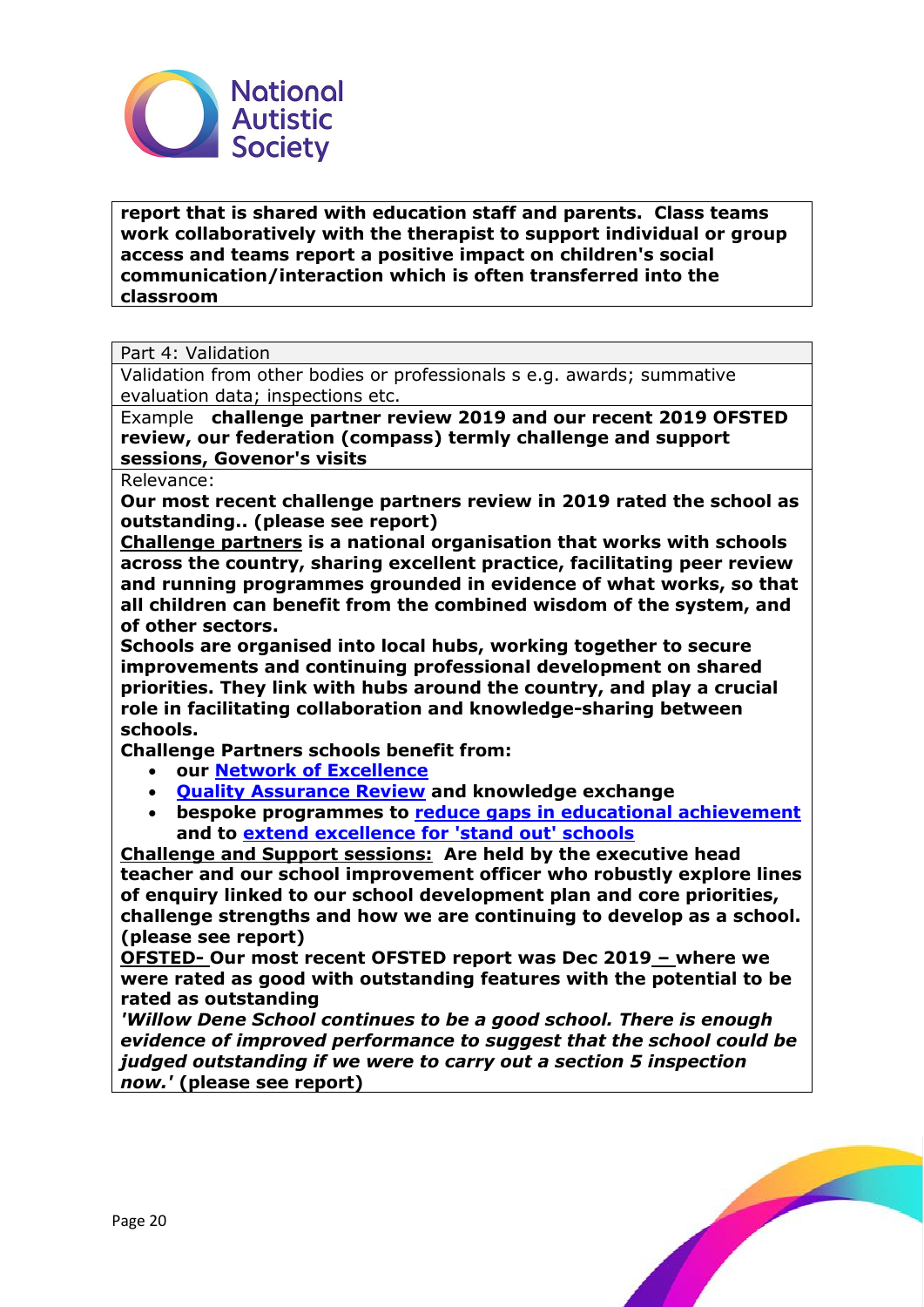

# **Govenor's visits - Govenor's meetings and termly visits from key govenor's to examine and explore their key area within school**

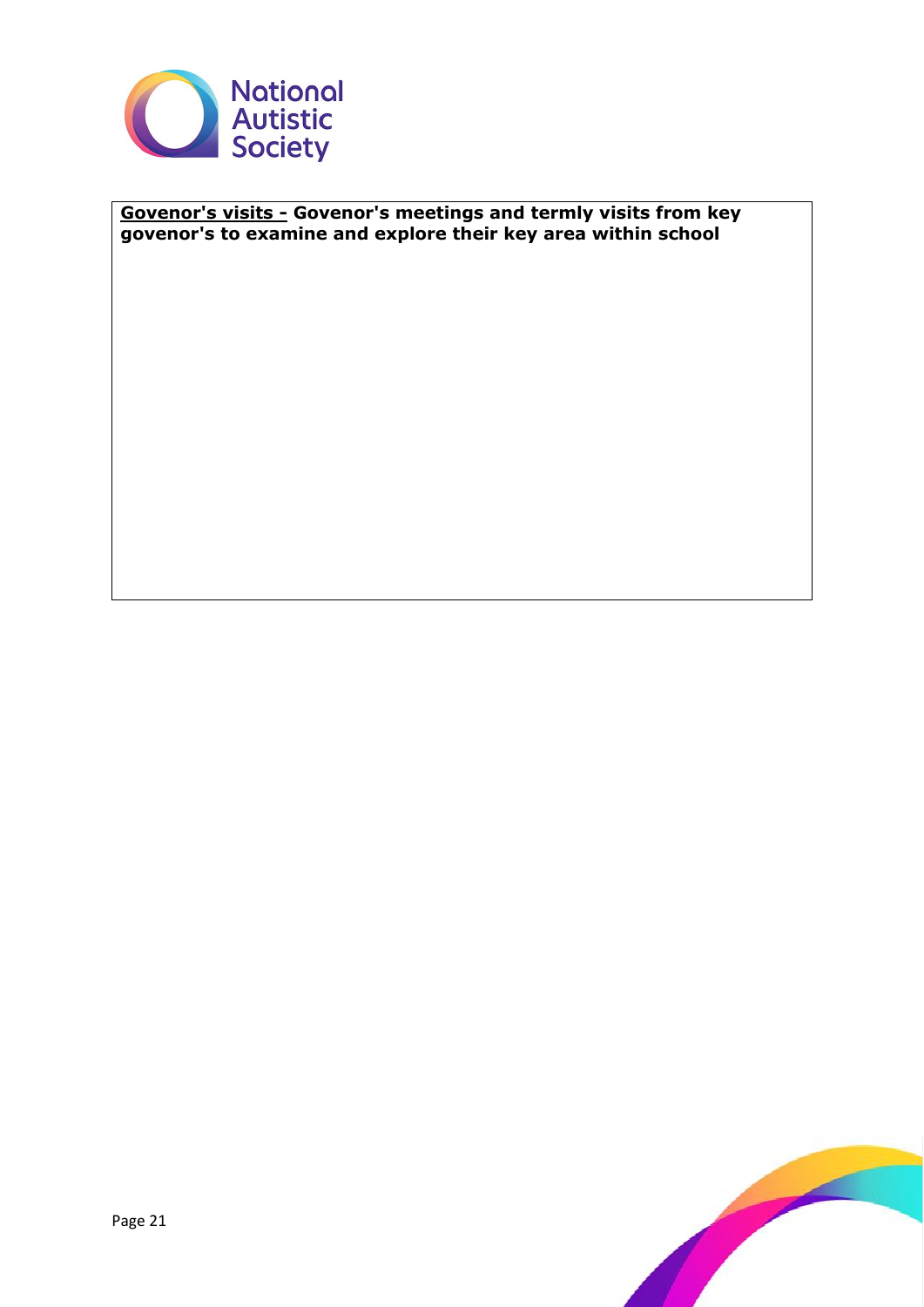

Case study 1: Year 3 pupil

# **Pen picture of individual before support was introduced including challenges and difficulties**

X began at Willow Dene in the September of his Reception year. He has a diagnosis of autism and cerebral palsy resulting in diplegia (stiffness of his legs). He was pre-verbal when he come to us, and had very little understanding of communication, whether verbal, gestural or symbolic. He made little eye contact, had difficulty regulating his emotions when he didn't get his own way, was highly self-directed and impulsive, and was (and continues to be) incredibly strong, using his weight to get what he wanted, to go where he wanted to go, and to tip tables and furniture when agitated. He presented with many sensory issues around a restricted diet, eating inappropriate items, scratching adults, spitting, high levels of energy and activity, and an inability to attend to anything adult-led for more than a few seconds.

# **Outcomes: Communication skills, social skills and relationships**

X is in his fourth year with us now. He has made progress using PECS, where he is currently travelling to exchange (phase two) and is beginning to demonstrate an understanding of the differences between symbols and photographs in order to choose favourite foods or activities. He will often vocalise when making such exchanges, saying 'pop' when he requests a balloon game, or 'biscuit' when asking at snack time. The variety of his vocalisations has increased greatly over time. Where in his first year he learned how to say, 'go' to get something top happen, and this became his go-to word to get anything to happen or for an adult to hurry up, he now fills in gaps in familiar songs and routines with a variety of consonant and vowel sounds. He is also engaging in turn-taking games with other children, with adult support.

# **Referrals / Input / Other agencies: Speech and language Therapy**

# **Outcomes: Confidence, self-reliance, independent problem solving**

X is confident in his school, and made the transition to his second class with ease. He shows a greater understanding and engagement in his day, making his way independently to the classroom each morning, where he'll hang his coat and bag up once an adult has prompted him. When he first started he had a target on his EHCP to be able to ascend and descend stairs independently, which he has achieved. He is also now engaging in pedalling tricycles. X now engages with his individual timetable by manipulating the visuals with adult prompting, and occasionally finding appropriate visuals at the right time independently (especially 'dinner')! He will also frequently hand a timetable to an adult when he wants to move on to a new activity.

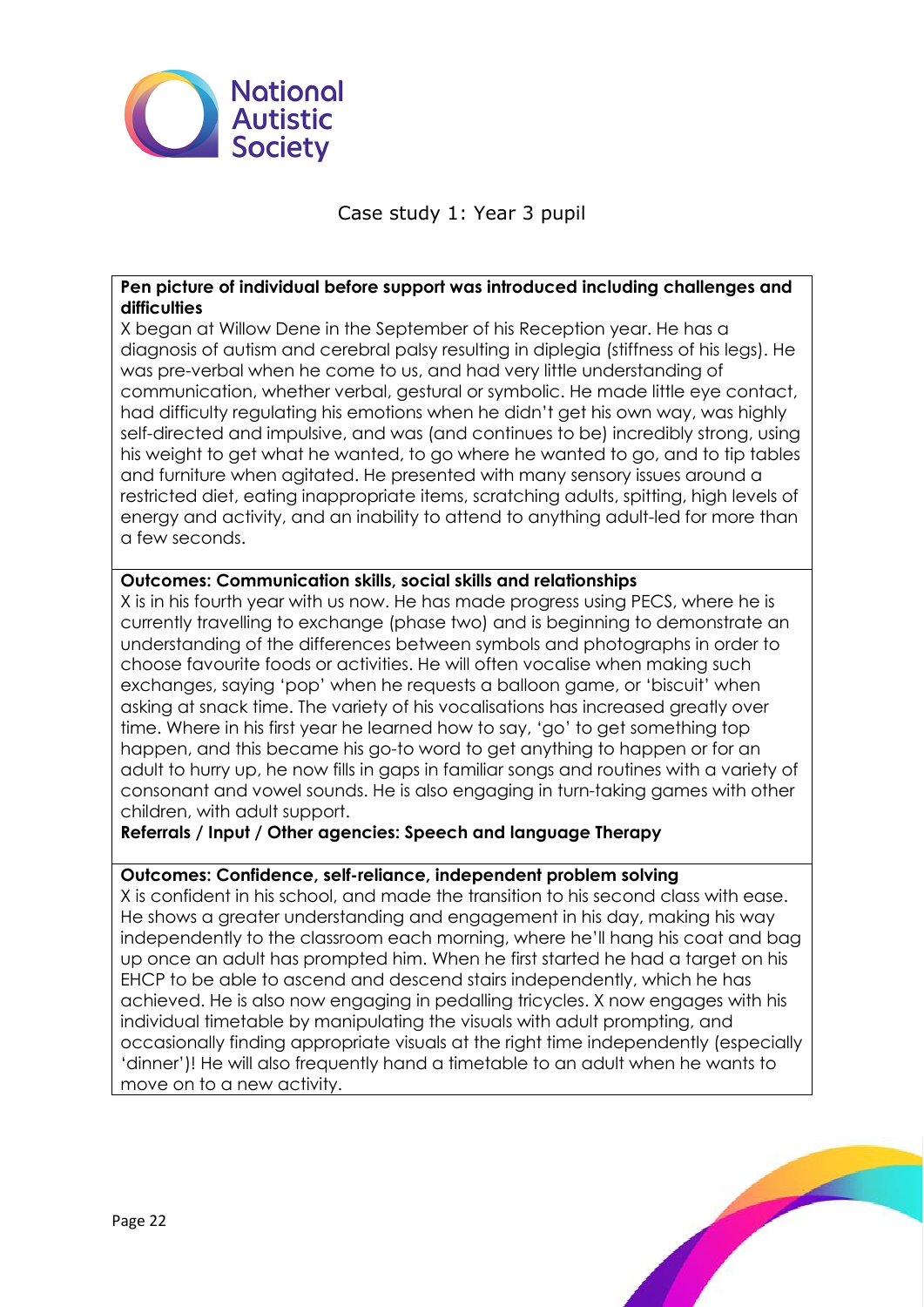

X responds consistently to one word instructions or cues such as 'coat' and will also put his PECS book away once he's finished snack, ready for when he next needs it.

# **Referrals / Input / Other agencies: Physiotherapy**

# **Outcomes: Ability to cope with sensory input**

X has accessed a lot of sensory input in his time with us. He has had adapted seating at various points, including a ball chair, wheelie stool, sitting behind a table, and has benefitted from a variety of OT input, including a weighted jacket and chewy, which he responded really well to and which reduced inappropriate mouthing, and formed part of his individual timetable and sensory diet. He also benefits from regular 'sensory journeys' and massage, which has also supported the development of his communication skills – for example, on one occasion he took an adult's hand and gently squeezed each of their fingers in turn, before offering up his palm, signalling to them that he wanted a hand massage as he was used to it being done in class. X's restricted diet has also been addressed through him attending the Fun Food group run by the school's sensory processing coordinator. He has become more open to touching and exploring different foods in these and in class-based cooking and food exploration sessions, in particular vegetables and fruit, which he will smell and put to his lips. He benefits from regular sensory messy tactile play sessions, as well as an individual timetable with movement breaks and a sensory diet, involving opportunities to use the trampolines and sensory circuits.

**Referrals / Input / Other agencies: Occupational Therapy, School's Sensory Processing Co-ordinator, Family Fund**

# **Outcomes: Emotional self-regulation and well being**

X had difficulty regulating his emotions and the development of his interaction, social and PECS skills has helped in this regard. His ability to request regulating activities such as the hand massage (mentioned above) is a great development. More notably is his ability to remain for adult-led group activities for up to 25 minutes at times.

We have also undertaken a lot of support for the family, setting up PECS at home through home visits (pre-COVID), offering strategies to his mother around sensory input she can use while he's not at school, and ideas and resources for home learning while X is isolating during one particular point of the winter lockdown. Through mum's involvement with the family support worker she was able to access the Family Fund to purchase an iPad for X to help him engage, learn and regulate at home.

# **Referrals / Input / Other agencies: School's Family Support Worker, Housing Services**

**Outcomes: Achievements, successes and quality of life outcomes** 

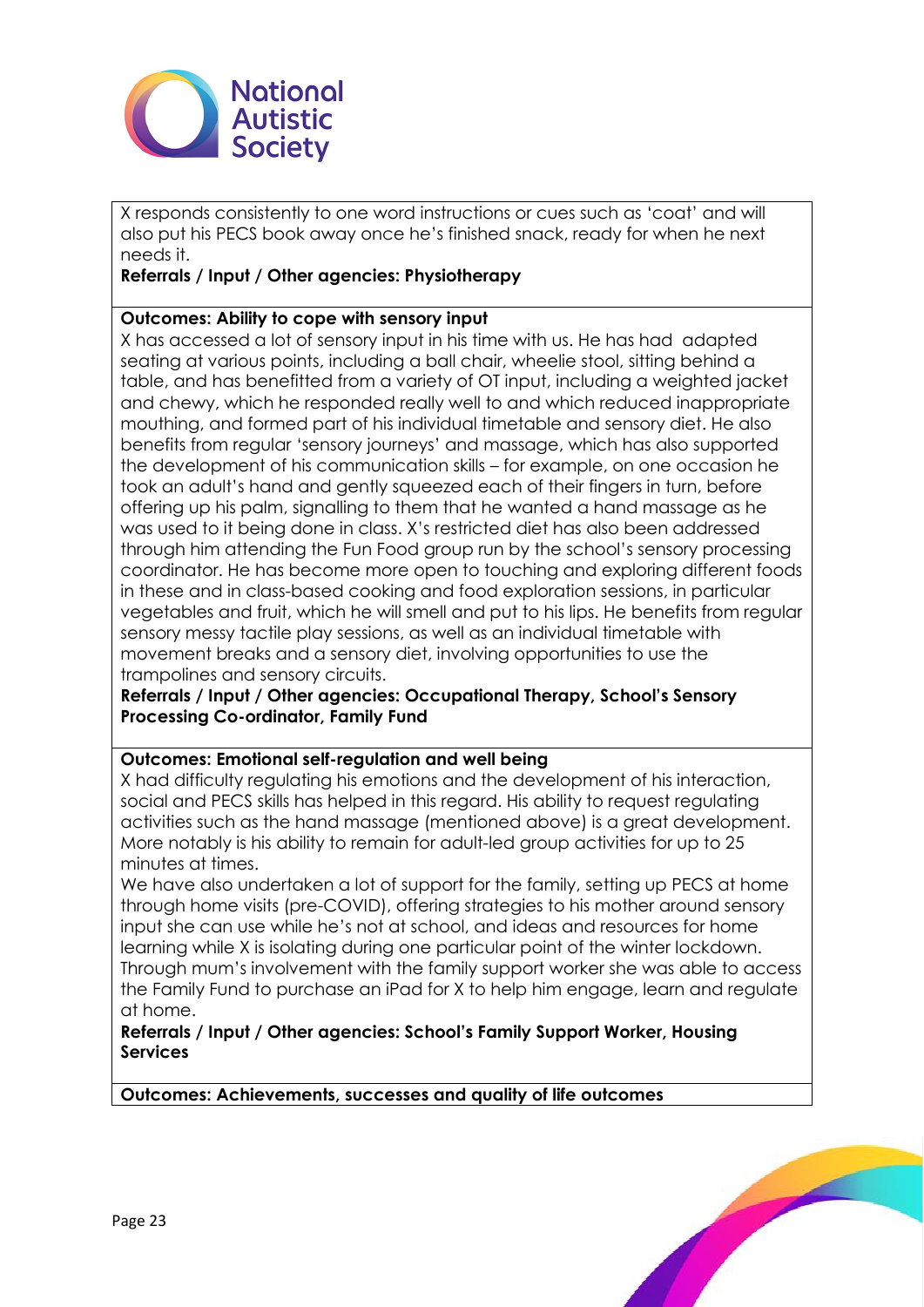

Other developments for X in his time here include him being assessed by SeeAbility and being prescribed glasses, which staff teams worked hard to get him used to wearing. There have also been lots of support offered to the family around housing and home issues, which have been addressed through our involvement in his CIN meetings. X has also recently been diagnosed with ADHD, which will inform our future support for him. His range of vocalisations and his ability to attend to and respond to adult communication has been a huge area of development, and is one which makes us smile when we hear him saying words we know he has learned from us, or naming things he sees such as 'butterfly' or 'twit twoo'! **Referrals / Input / Other agencies: Social Care, overnight respite provider, support worker provider, community paediatrician.**

## **Next steps**

X's annual review targets at present are to generalise his ability to travel using PECS at phase two, as well as to increase the amount of discrimination he is able to do; to increase his ability to take turns with a peer; and to build on his independence.

Case study 2: Year 7 pupil

**Pen picture of individual before support was introduced including challenges and difficulties:** Y joined Willow Dene in September 2013 and came to us from a mainstream setting. Y is diagnosed with autism and severe learning difficulties. Y settled into Willow Dene well and responded well to the structures and routines that he was provided with however towards the end of his second year and the start of his third year it became clear both at home and school that he had regressed in certain areas of his development.

His parents met with the class teacher and deputy head to discuss their concerns about his regression which was largely around his social withrdrawal, communication regression and the fact that he was withdrawing from many of the teaching opportunities he enjoyed previously, and his sensory sensitivities around texture, foods etc also declined significantly. The following actions were implemented to support Y and his family.

Referral to paediatrics to rule out any medical concerns

Y accessed our making food fun group with the sensory processing co-ordinator

Y was referred into the SCERTS clinic for support

**Outcomes**

**Communication skills, social skills and relationships** 

**Therapy Input-**Music, Speech and Language and O.T (music was one of the significant interventions that supported his access to his learning and social interactions again.

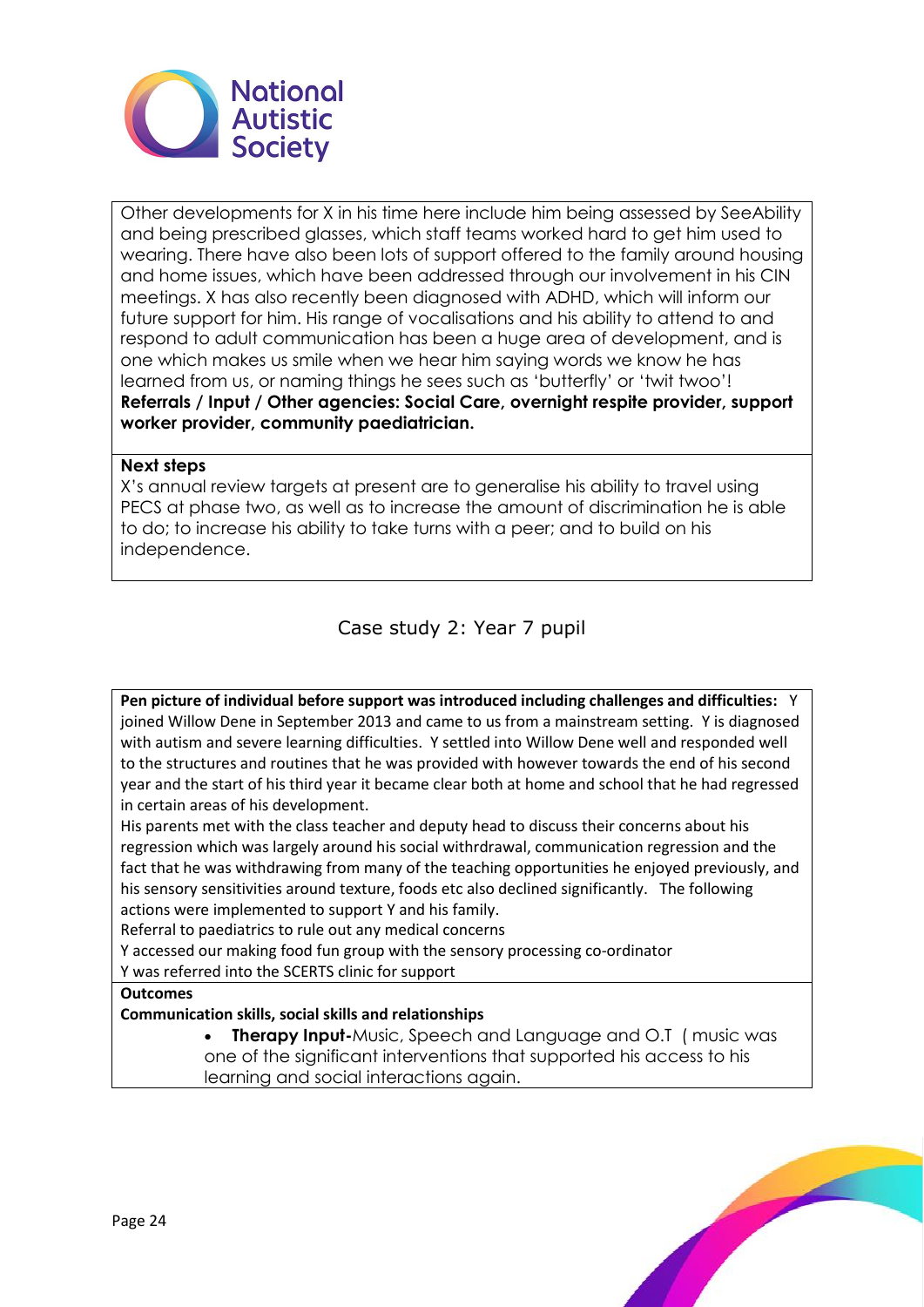

- self-regulation and communication while labelling/expressing our emotions and feelings, to help support regulation.
- **SCERTS-**Developing social communication and emotional regulation through specific targets that supported the teacher and team to home in on specific areas that Y needed to practice.
- **Referral to CAMHS and the SCAND team at a tertiary hospital -** The hospital's team worked in collaboration with the schoold SLT and OT to support Y at home and school

## **Outcomes**

#### **Confidence, self-reliance, independent problem solving**

As Y began to improve and come out of his shell through the use of music and intensive interactions Y became happier and showed more independence as well as a willingness to be more part of the class group and his family.

#### **Outcomes**

#### **Ability to cope with sensory input**

- **Sensory Diet-**sensory circuit, weighted blanket, ear defenders and deep pressure.
- **Movement Breaks-**Including trampling, power walks, heavy work and sensory areas across the school.
- **Fun Food Group-**Taking a sensory approach while desensitising around tactile, smell and taste.

## **Alert Programme-**Developing

Y received a continuous block of input from the sensory processing co-ordinator within the making food fun group which supported his exploration of different textures at home and school. He was observed by the OT and and the sensory processing co-ordinator who put a sensory diet/equipment in place to support Y at home and school.

Y's self regulation and social communication targets were set as part of his SCERTS assessment and evidence was gathered of his improvements

#### **Outcomes**

#### **Emotional self-regulation and well being**

Y benefits from regular sensory input through his sensory diet, making food fun group. He enjoys music and through stripping back some of the expectations placed on him and really focussing in on his SCERTS targets enabled the class team at the time and Y to work at his pace and to really focus on his interests and needs.

#### **Outcomes**

#### **Achievements, successes and quality of life outcomes**

Y's parents report that they have their Y back after a year of quite significant regression that concerned both home and school . Y has made academic progress which is highlighted within our assessments on learning journeys and SCERTS. His sensory needs particularly around his oral motor sensitivities improved as did his self regulation.

**Next steps**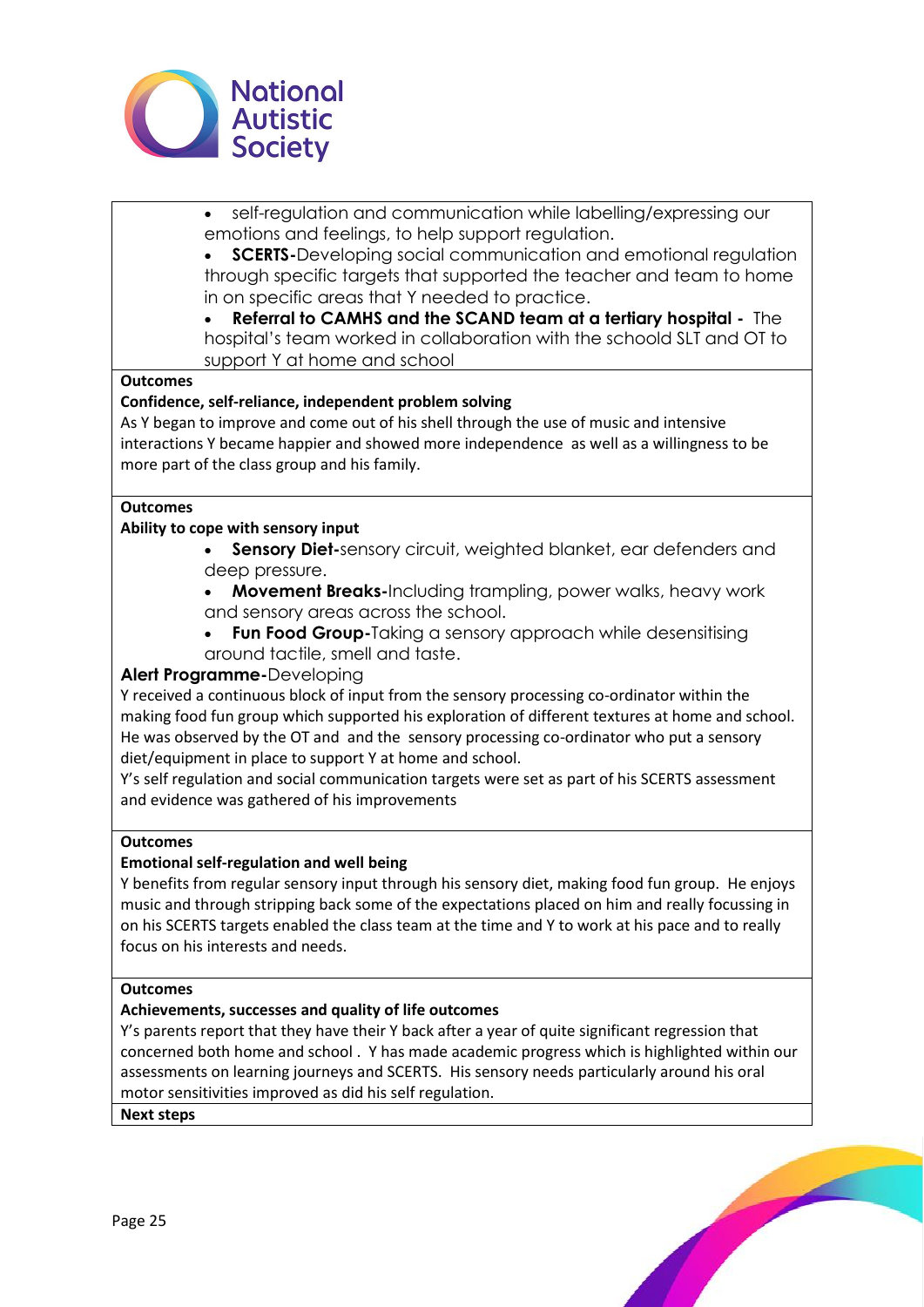

For Y to continue the positive transition he has undertaken from Goldcrest into Jackdaw class and Willow Dene's secondary provision aswell as to maintain his previous progress.

# Case study 3: Year 1 pupil

**Pen picture of individual before support was introduced including challenges and difficulties Non-verbal 6 year old with challenging behaviour -severely un-regulated, hyper-active, provocatively aggressive, unable to access learning, requiring full-time rotated 2-1 support Outcomes Communication skills, social skills and relationships Now able to follow visual support, as well as able to follow direction, no aggression. Shows awareness with different sections of music, looking and smiling with recognition at therapist Outcomes Confidence, self-reliance, independent problem solving Able to point and communicate choices of instruments. Able to sit and interact independently with the therapist, who either shares piano keyboard with him or he and her play different instruments simultaneously. He requires minimal physical support from support staff. Outcomes Ability to cope with sensory input Able to hear and filter the therapist's music –making, instrumentally and vocally and respond on a variety of instruments, using individual fingers delicately as well as with more strength and using drum beaters. Outcomes** 

**Emotional self-regulation and well being .** 

**Able to self-regulate during 15 minute individual session, playing in a range of volumes and speeds. Shows enjoyment and persistence.**

**Outcomes** 

**Achievements, successes and quality of life outcomes** 

**Able to be independent in music al expression, show choices, follow direction, enjoy himself, focus. These achievements are taking place on a consistent and improving weekly basis.**

#### **Next steps**

**To continue to develop musical expression opportunities for him and to work toward group work.**

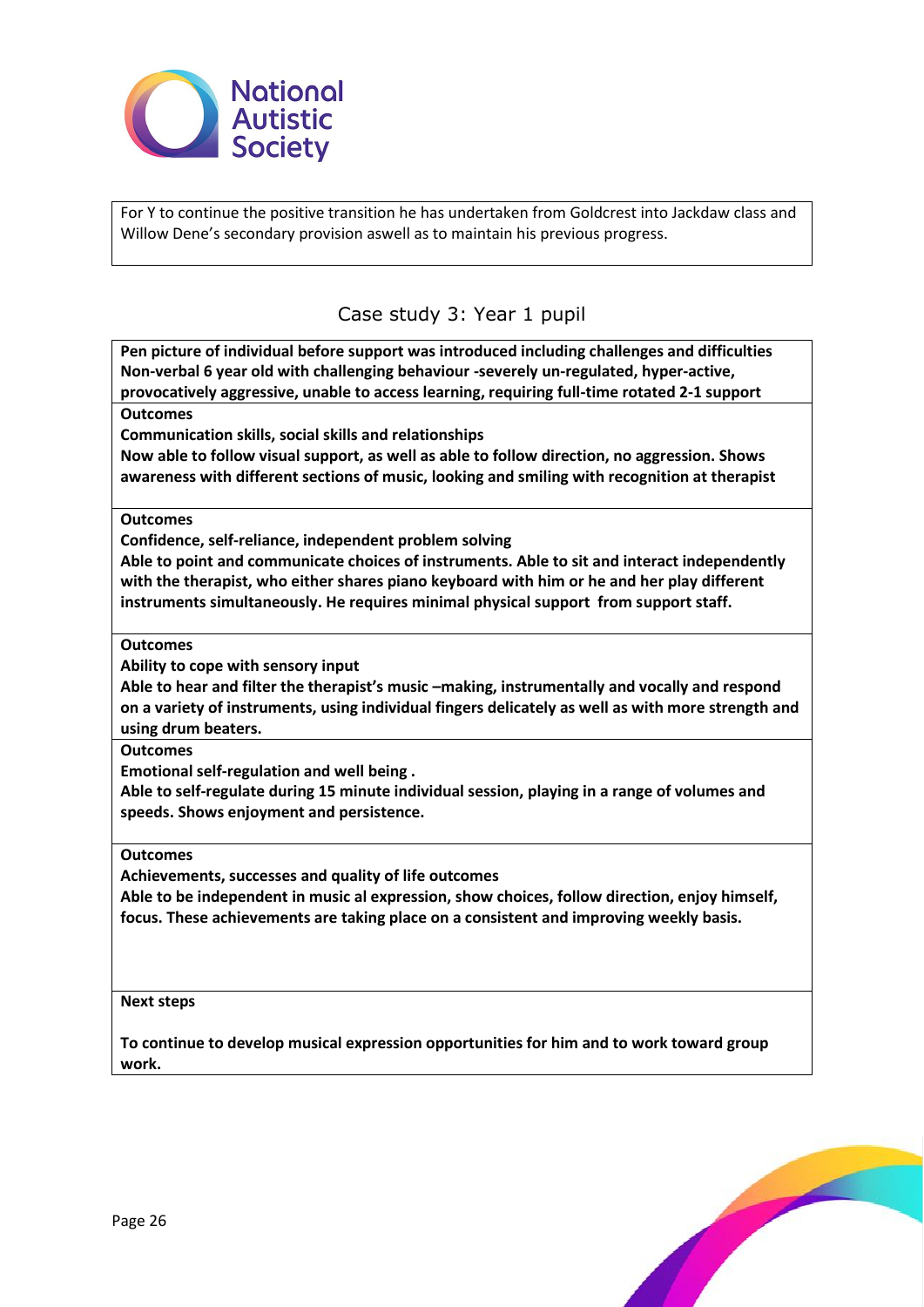

# Case Study: Music Therapy

**Executive summary of Research project commissioned by Willow Dene from Music Therapy Service 2019:** 

**CHANGING PLACES: HOW CAN MUSIC THERAPY SUPPORT CHILDREN WITH AUTISM FOLLOWING TRANSITION FROM MAINSTREAM SCHOOL TO SPECIAL SCHOOL?**

# **Summary . Gillian O'Dempsey and Nicolette O'Neill 2019**

**Background and aims:** An increasing number of children with autism are being placed in mainstream schools. These placements often prove unsustainable and there can be a considerable wait for a place in a special school. Some children experience lengthy periods of exclusion, out of an educational setting, and this can present challenges for the transition back into education.

This study sought to explore:

- a) What are the perceived emotional needs of children with autism on arrival at Willow Dene School following school exclusion or a transition from mainstream school?
- b) What role does music therapy play as part of the whole school team approach to meeting these needs?

**Method:** The study had two parts:

*Part 1: Questionnaire survey* to gain a broad view of the perceived emotional needs of the children, and perceived benefits of music therapy, from parents and teachers of the children in the study and teaching assistants who had been present in their music therapy sessions.

*Part 2: Interviews including discussion of video extracts* looking in more detail at what happens in music therapy and what benefits this might offer for a child both in and beyond the music therapy session. For this part of the study five members of the team around one child were interviewed. Interviews included viewing three video extracts from the child's music therapy sessions as a focus for the discussion.

**Results:** Responses suggest that children's experiences of mainstream school or of school exclusion had considerable impact not only on them but also on their parents and on the relationship

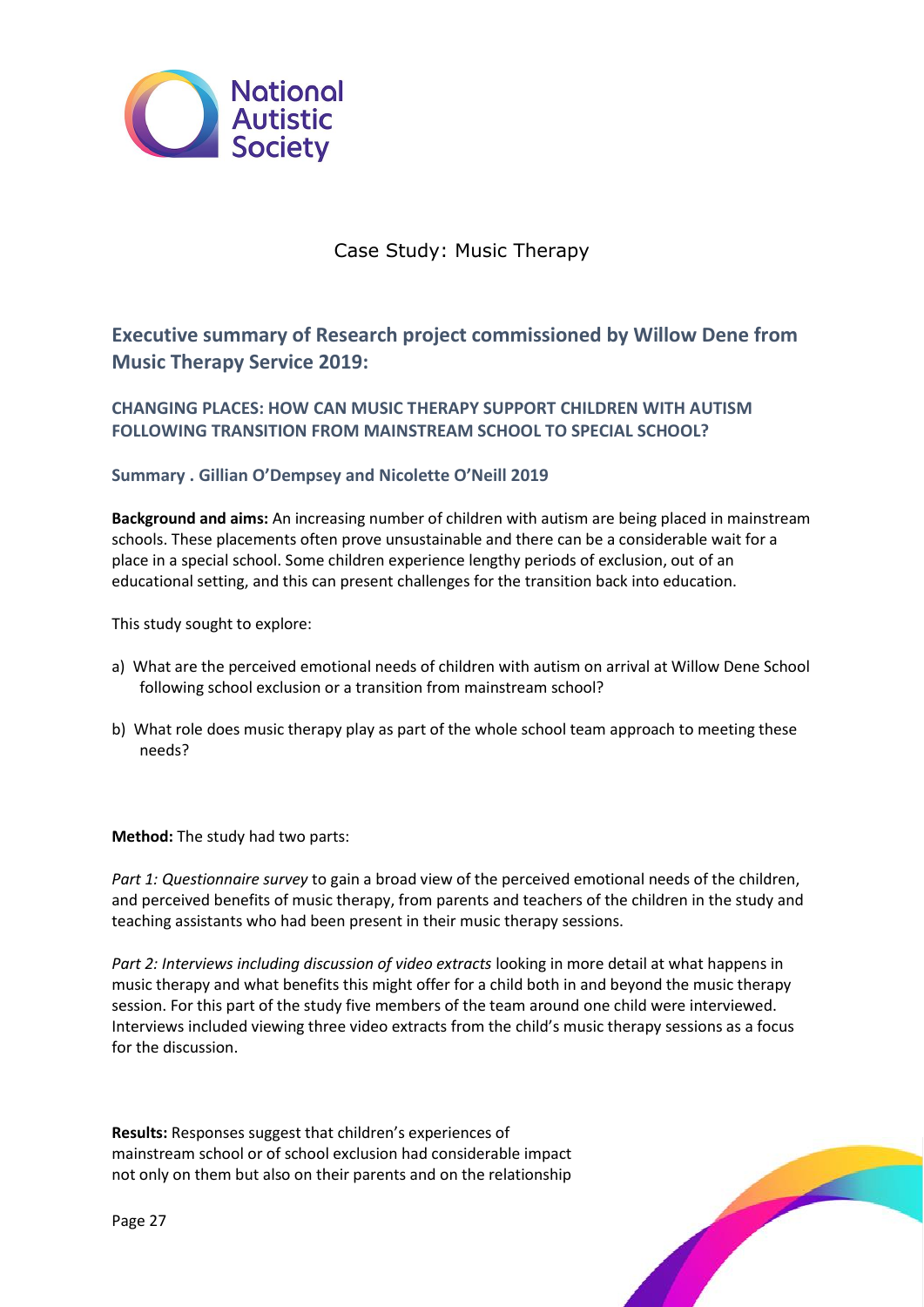

between child and parent. On arrival at Willow Dene following mainstream school placements and school exclusion, children were perceived by parents and staff to be experiencing high levels of anxiety and lacking confidence.

Parents and staff highly value the music therapy provision at Willow Dene School and believe that music therapy offers a range of benefits for children. Four key areas of benefit were identified: (i) relationship; (ii) emotional wellbeing; (iii) self-regulation; (iv) attention and focus.

**Limitations:** This was a very small scale study undertaken within a limited time frame in the context of one educational setting. Limitations of this study include the lack of the child's own views and the lack of parental involvement in questionnaire design. Findings are based on perceptions of parents and staff so do not provide an objective measure of how areas of benefit may change over time.

**Implications:** Responses suggest the music therapy service at Willow Dene School is highly regarded by parents and staff, with them identifying a range of benefits for children. Some parents and staff would benefit from being given more information about music therapy. Consideration could be given to introducing music therapy at an earlier point in a child's transition from mainstream to special school or during periods of exclusion.

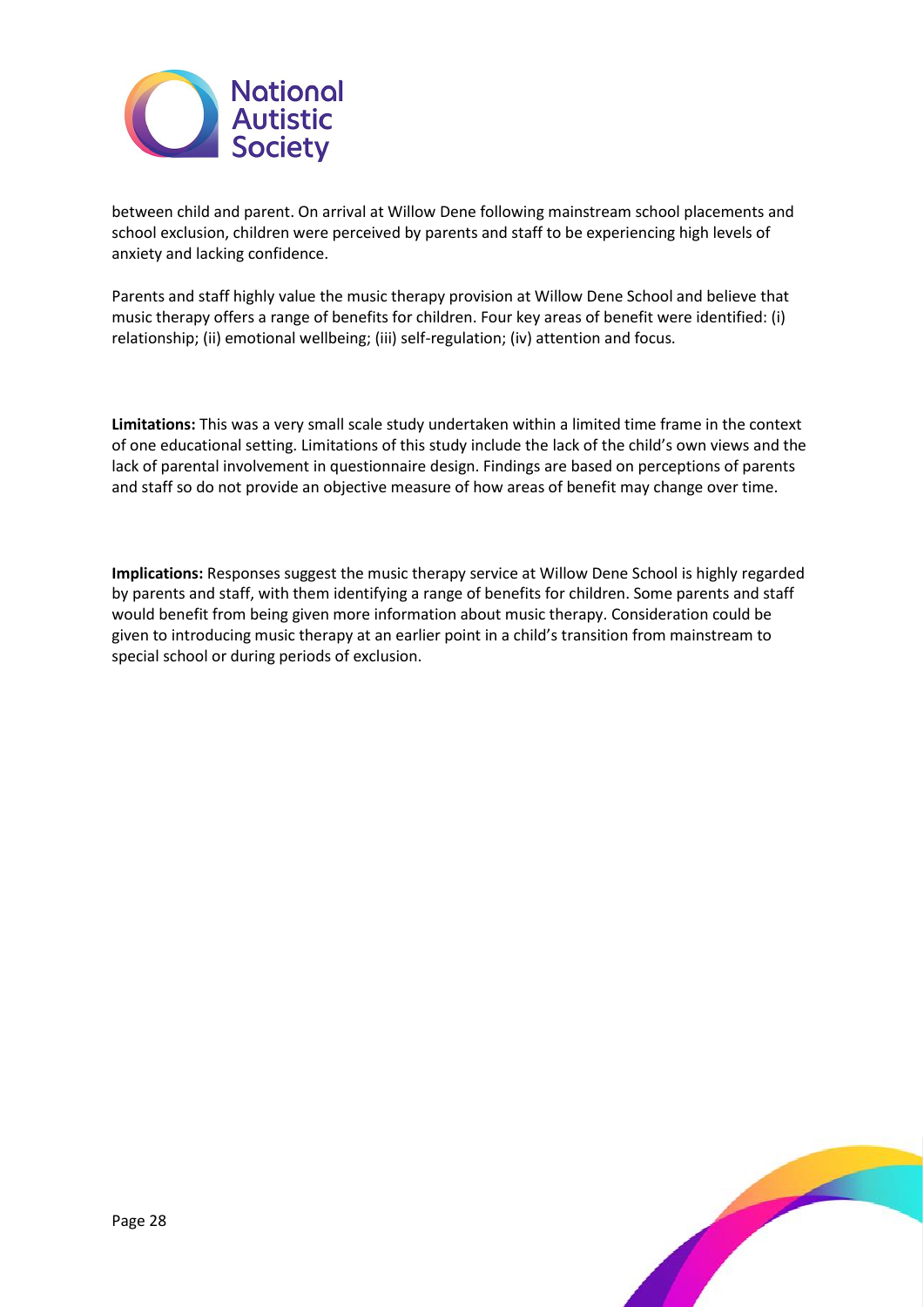

**Conclusion:** The findings of this study suggest that music therapy is a useful intervention to support children with autism transitioning to special school. Further research could explore ways of gathering children's own views on their experience of music therapy or could explore objective measures of the impact of music therapy on anxiety reduction in children during transition from mainstream to special school.

# Case Study:

KS4 - Future's Mapping and Positive Contribution

# **Context (What was reason for developing initiative?)**

We opened our secondary provision in 2015, and we wanted to ensure our students had a planned vocational pathway within which they are able to celebrate their personal interests, skills and strengths. During KS4 students complete Futures Mapping and Positive Contribution units alongside their accredited learning. Futures mapping includes opportunities to engage in vocational experiences linked to children's leisure time activities. This aims to involve children in the planning process, to challenge them and allow greater autonomy and choice about their chosen areas of interest.

## **Purpose of initiative (What were the aims and objectives of the initiative?)**

To develop a clear link between children's interests and strengths and their desired career path (as discussed with parents) in order to develop confidence, self-reliance and independence.

# **Method (What did you do, and how were you going to measure, observe and record outcomes?)**

We planned our KS3 and KS4 curriculum to incorporate opportunities for children to recognise, develop and share their personal interests with their peers, each child within years 7-9 has a specialist interest afternoon where their personal interests are celebrated, whether these are cooking, sport or music related. This information is collated by class teachers and used to create a knowledge base for KS4 when we focus closely on vocational skills and opportunities. This takes the form of Futures Mapping in Year 10 and Positive Contribution in Year 11. Future's mapping links knowledge of children's interests gleaned from Specialist Interest Afternoon's with real life work experience opportunities, these have included meetings with a professional photographer, and a motivational speaker.

# **What happened? (Describe how the initiative developed?)**

When our first cohort of children participated in the initiative, we looked at previous knowledge of their specialist interest afternoons and their individual likes and strengths. We teamed with a company called Expert Peer who worked closely with us to identify an appropriate professional to support the vocational skills of our children. Examples of this include professional photographer Nicola Bensley and motivational speaker Nana Marfa. Children then met with these inspirational professionals either in school or in their work setting. Our visit to Nicola Bensley allowed us to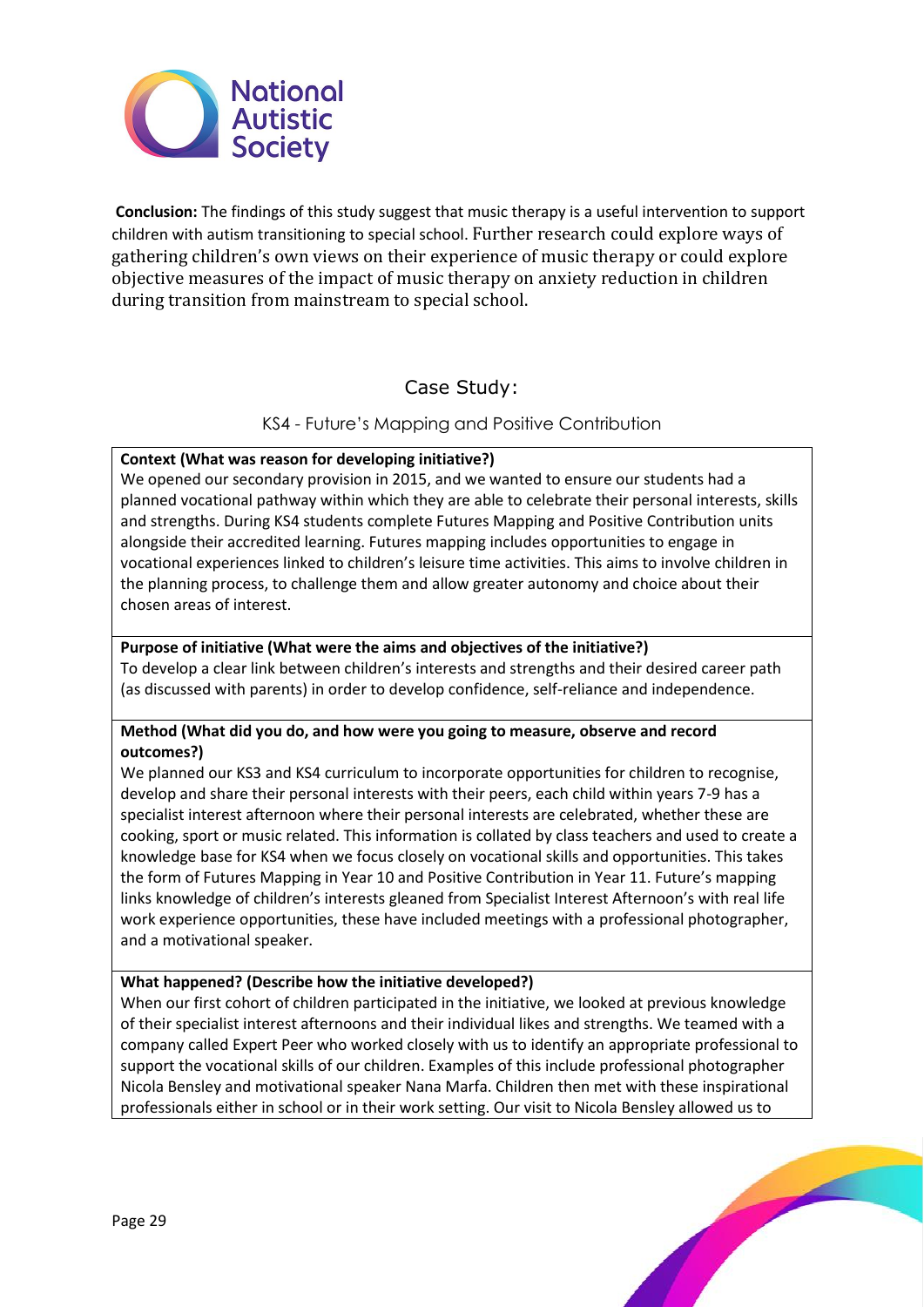

develop independent travel skills by taking the DLR to London, when there, we looked through Nicola Bensley's portfolio and were able to ask questions using visual supports and symbols.

## **What were the actual outcomes of the initiative? (What progress made by individuals for example in communication and social skills: in self-reliance and independence; sensory processing; emotional regulations and well-being?**

Children participating in this have demonstrated huge increases in self-confidence and esteem, this has manifested in improved self-reliance and independence. It has had a huge impact on the children's emotional well-being by providing them with a sense of pride in their achievements and highlighting their potential for employment as they transition into KS5 and adulthood.

#### **Next Steps and lessons learnt**

Continue to develop this with our current cohort and explore ways to do this within the current economic and medical climate.

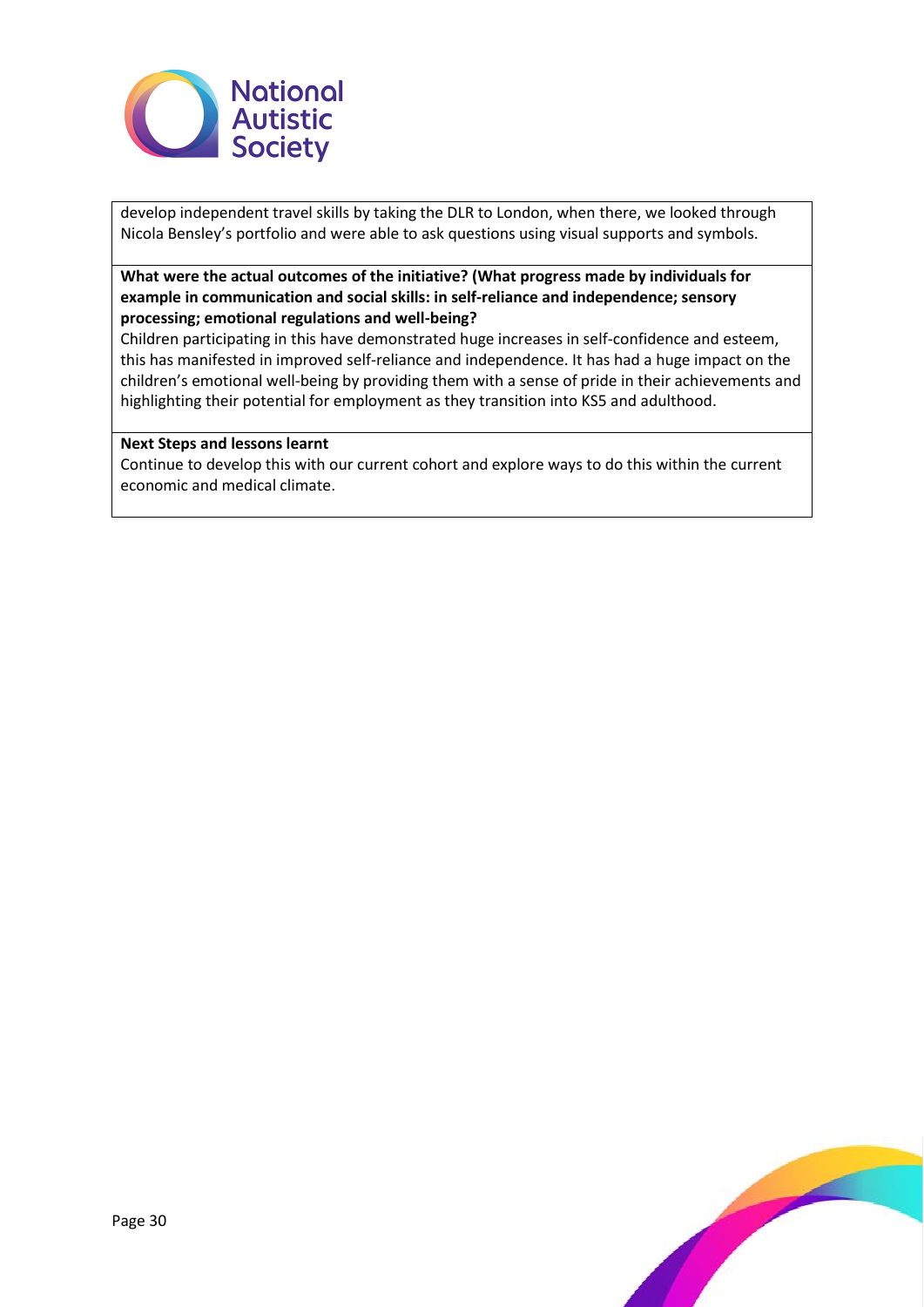

# Case Study: Family Support Worker

**Context (What was reason for developing initiative?)** 

- **To meet the needs and support positive outcomes of all families at Willow Dene school. It was recognised that the issues and problems parents faced externally to the school community were having a negative and detrimental impact on the mental health and wellbeing of our children, and their families.**
- **Teachers and staff did not have to capacity to support their families to the degree that was necessary.**
- **Families required support around housing, financial/benefits, immigration, respite, domestic abuse, forms and applications for grants, referrals for assessments (OT, Speech and language, Children with Disabilities Social Work Team and Child and Family) referrals to local and national support services and charities.**
- **It was recognised that the role a Family Support Worker would benefit the school community. Taking pressures from teachers and senior staff, most importantly meeting the needs of our families in order to have a positive impact on their children's lives and giving every child the best opportunity to thrive.**

**Purpose of initiative (What were the aims and objectives of the initiative?)**

- **To ensure positive outcomes for all children and their families at Willow Dene School.**
- **To support families to know and understand their rights and empower them to challenge services through sharing information about the law, inviting in relevant services and providing workshops.**
- **To provide parents with support with referrals for therapies, social care/respite, applying for grants and benefits, housing, applying for home school transport and supporting with appeals.**
- **To support families to be aware of what is available to them locally and nationally. To support them to access and apply for help, advice, guidance and information from all the many services available to them.**
- **To ensure parents apply and obtain all benefits and grants they are entitled to – to prevent financial difficulties and hardship.**
- **To ensure parents feel that they belong and that they feel part of the school community, to prevent isolation and loneliness. To build self-esteem and confidence. To look at the many ways to work with parents and how we can improve attendance of parents in school.**
- **To continue to run Weekly Coffee mornings inviting special guests to join us from relevant and useful services and organisations. To bring families together and share information. Additionally, ensuring parents are made to feel part of the school community and given the opportunity to meet other parents of children with disabilities, share their problems, share solutions, support, and advise one another. To**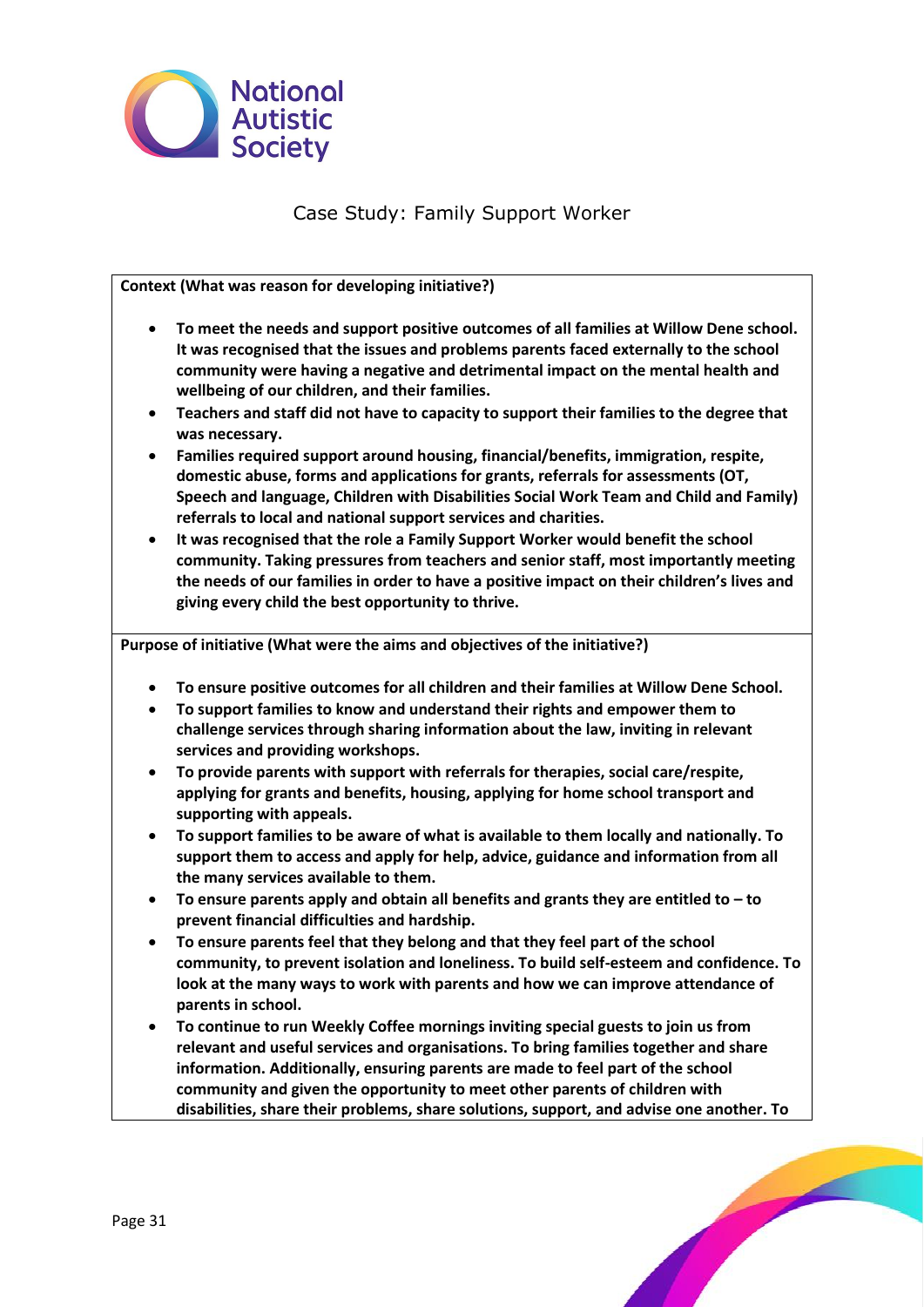

**make friends and contacts when life has become very difficult and they are feeling isolated.**

- **To increase knowledge and understanding of Autism. Courses and workshops are run in school, these have recently been run by lead staff on ASD, Greenwich Greenlights Project, Cerebra and City Lit. Additionally signposting parents to courses in the community. morning, bringing families together. Ensuring parents are made to feel part of the school community and able to meet other parents of children with disabilities, share problems, share solutions, support, and advise one another. To make friends and contacts when life has become very isolated.**
- **To support parents to have a better understanding and are better equipped to manage different types of Challenging Behaviour, what the triggers are, how to prevent and how to manage difficult situations.**
- **To address identified needs, through tailored support, for the families, parents and carers of children who attend Willow Dene School.**
- **Willow Dene to continue to work in partnership with its multi-disciplinary teams, Children's Services and other statutory and voluntary services to ensure the very best provision for our children and their families at the point of need.**

**Method (What did you do, and how were you going to measure, observe and record outcomes?)**

- **Meetings in school (1-1) with parents**
- **Phone calls with parents**
- **Emails from (and to) parents with enquiries and requests for advice and support.**
- **Emails, letters and phone calls to services and professionals, statutory and voluntary agencies and other services involved with the family.**
- **Weekly Coffee Mornings, with special guests that are of interest and useful for Willow Dene families**
- **Workshops in school - ASD, Sensory Processing for children with ASD, Greenwich Mencap Greenlights Project – looking at behaviours and how to manage and incorporate strategies at home. Cerebra – Accessing public services, giving parents strategies to get the services they need for their child and family.**
- **Facilitate and support the delivery of ASD training and workshops**
- **Facilitate and support the delivery of Sensory Processing training and workshops, explaining how sensory processing difficulties affect children with Autism.**
- **Outside visits to services and relevant organisations**
- **Provide support/advocacy at strategic and multi-disciplinary meetings**
- **Support with calls and referrals to services and therapies**
- **Support with form filling I.e., grants, benefits, housing, therapies and statutory services.**
- **Facilitate free courses for parents (these are run by City Lit) Courses range from Mencap, City Lit and Cerebra – lookup.**
- **Support families to advertise, interview and employ respite carers for their child**

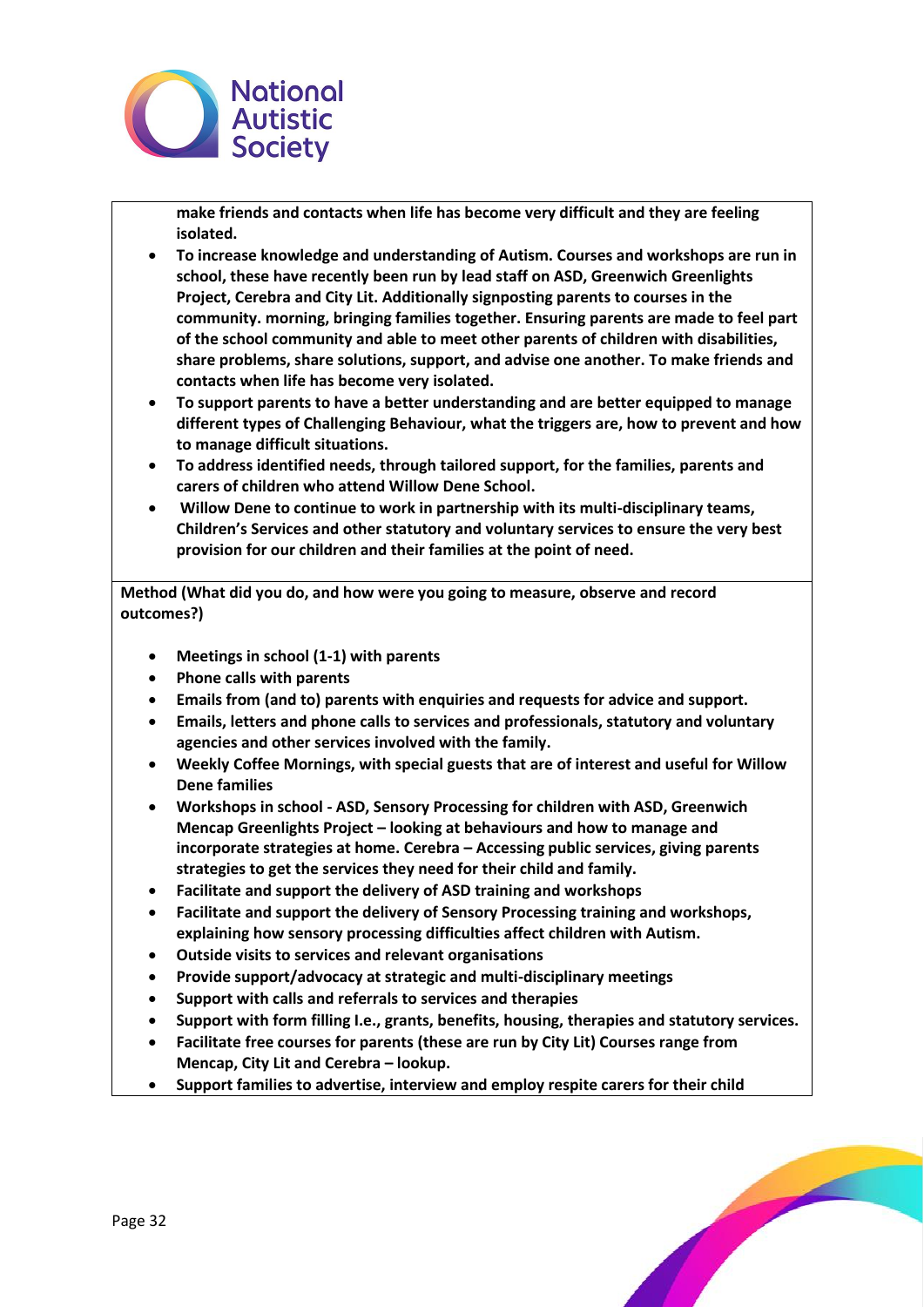

- **Ensure that parents have their say through invitations to local authority consultations and promoting survey's**
- **Clear and confidential written records of meetings are kept safe and confidential, all meetings, phone calls and work with children and families is recorded in personalised file. Also saved electronically. Write ups and actions are recorded. Outcomes are recorded and shared with relevant parties**

**What were the actual outcomes of the initiative? (What progress made by individuals for example in communication and social skills: in self-reliance and independence; sensory processing; emotional regulations and well-being?**

- **Empowerment, parents say that they feel more confident in their own ability to stay informed about their child's rights, where to find information and what the latest guidance states.**
- **Parents have a better understanding about what is available to them and how to access.**
- **To give our families to the very best chances, confidence and strength to navigate an often very challenging and complicated system.**
- **Willow Dene families know where to go and what to ask for when faced with overwhelming issues effecting their families lives.**
- **Instilled confidence in parents that they may have lost through challenging and often traumatic experiences. We continue to support parents to access the services available to them.**
- **Parents appreciate the security of knowing that they are not alone, they do not have to remain isolated and that they are part of a large community.**
- **Parents and families of children with ASD have had the opportunities to learn about ASD and what this looks like for our children. They have fed back that this has opened their eyes to what it is to have Autism and why their children behave the way they do.**
- **Collaborative working with Sensory Processing, Occupational Therapy, school staff and CAMHS has meant families have felt better placed to trial strategies to meet their child's sensory, behavioural and communication needs within the family home.**
- **Parents are better equipped to prevent difficult situations and can respond to possible triggers, limiting the anxiety and distress a child with ASD may experience. This means a better quality of life for the child but also the whole family.**
- **Direct 1-1 work with families has had a very important impact on the lives of many of our children and their families. Families have been supported to obtain adapted homes that meet the needs of the child but also the needs of the whole family, they have been awarded the appropriate number of bedrooms enabling siblings their own space, parents their own bedrooms and most importantly the child with ASD the space on their own that they need away from others, a place to be calm and a place where they can use specialist toys and equipment to regulate their own energies and emotions. Appropriate housing has a very important and positive impact on the whole family and supports wellbeing and mental health.**

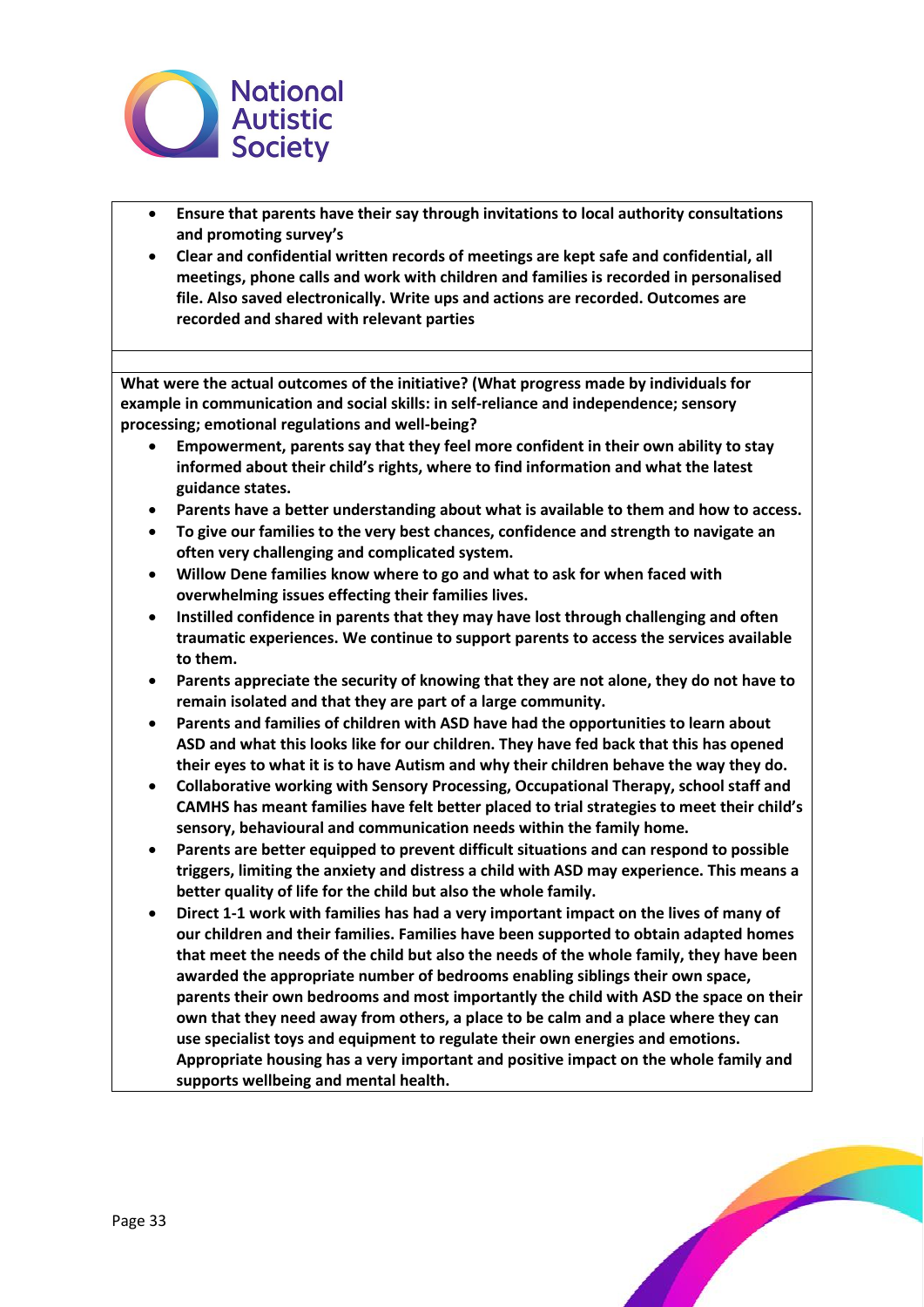

- **OT referrals have meant that important safety measure have been put in place within the family home reducing the risk of the child absconding and being a serious risk of harm.**
- **We continue to ensure that we identify ESOL needs at the earliest stage, to make all communication accessible and to improve engagement from families for whom English is a second language from the very start.**

**Next Steps and lessons learnt** 

- **We are always pushing forward and looking at the many ways we can reach out to our parents/families. Understanding that the diversity and needs of all parents makes them individual, that families require a tailored approach to meet their needs and that we must continue to consider how we work well with all families to ensure best outcomes.**
- **We will continue to work on identifying ESOL needs, to ensure equality of outcome for all families including those for whom English is a second language. We continue to celebrate having such a diverse and interesting mix of people, languages and cultures at Willow Dene School.**
- **We believe it is very important to keep abreast of the changes in law and government guidance to ensure we can update parents on relevant and useful information and to continue to support them in every aspect of their lives. To always keep best outcomes at the for front of the work with do with all the children and their families.**
- **To continue to recognise and address the mental health needs of our families, to keep abreast of agencies and support and relevant up to date professional training opportunities and qualifications. To understand where to signpost parents accordingly.**

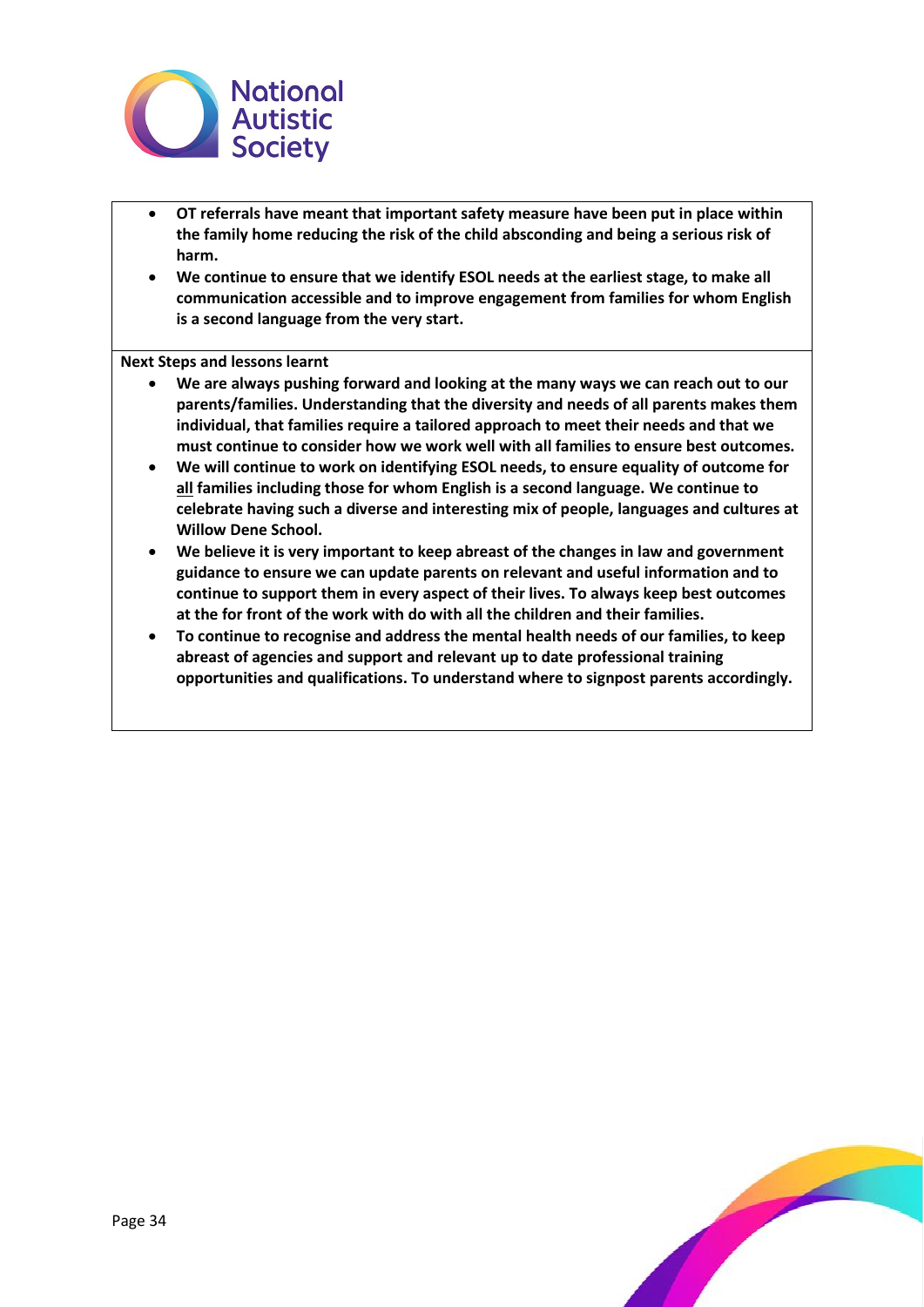

# **Case Studies: Fun Food groups**

From tiny tasters to sensory chefs, all children across the school are given the opportunity, to attend a food group session. Supporting children's eating needs due to sensory difficulties, limited range of foods, avoidant and restrictive eating. We take a sensory approach, setting goals around sensory processing, communication and development. With ongoing support and input from therapists and dietician.

My role as a Sensory processing coordinator is to work across the whole school, from early years to secondary at Oakmere, implementing Sensory programmes/activities and interventions, to meet each child's individual sensory need. By working and collaborating with therapist/staff/parents, we were able to identify the need for a fun food group, highlighting areas where some children were experiencing and expressing sensory processing difficulties, showing signs of hyper sensitivities towards

smell/sound/texture/taste, affecting their intake of food.

Working with our OT we first piloted the fun food group back in 2012-2013, first looking at children that presented with eating challenges and experiencing food aversions, leaving them with very limited food diets and serve food fads.

# **Our aims and objectives for food groups are**

- To experience food in a relaxed non-threatening environment
- To engage and interact in fun food activities, expressing enjoyment
- Touch and explore a range of food textures, smells and tastes (desensitization)
- Bring food to the mouth to look, smell and taste (steps to eating S.O.S approach)
- To identify oral motor, sensory, motor skills, cognitive and emotional development
- To recognize and describe the major reason why a Child won't eat
- To apply and implement strategies to support feeding problems
- To continue transferring learnt feeding skills and enjoyment into class/school/home

Once a child has been identified and referred to food group, we then invite the child to join a fun food session, first we liaise with parent/staff/therapist, gathering information and observations around the child's feeding/sensory/development etc. Having a clear understanding of the whole child, gives us an opportunity to prepare and set up a safe, secure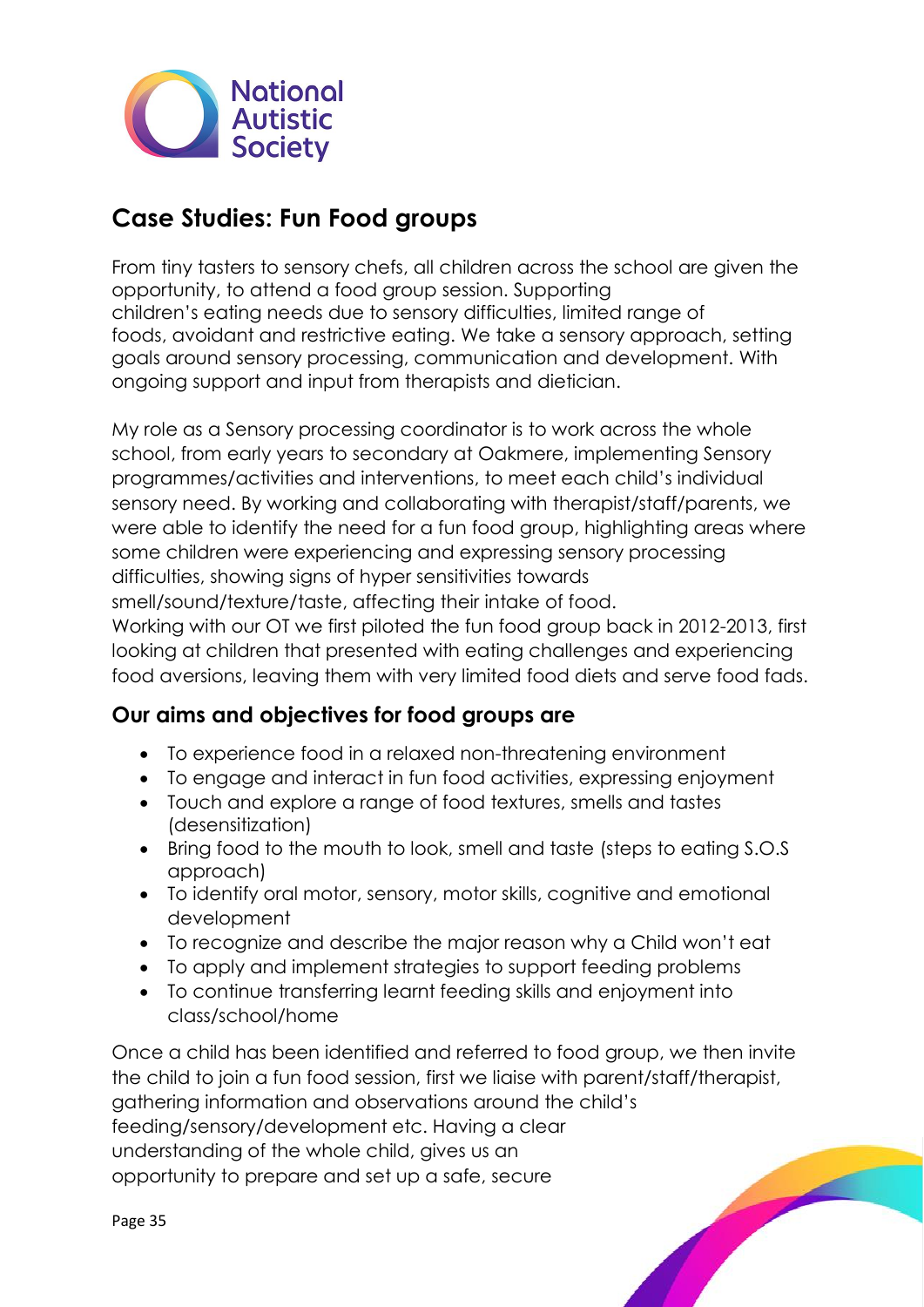

and familiar environment. The purpose is for the child to have fun and engage with food.

# **Method**

- To observe and assess the child's responses and reactions towards food
- To set a realistic goal around food engagement / development / desensitization
- To record observations, plans, measure outcomes and next steps
- To gather evidence from photos, videos, liaise with parents/staff/therapists

# **Developing food groups (tiny tasters-sensory chefs)**

As the food group started to expand and develop across the school, it was clear to see the need to engage children at a much younger age, targeting early years and their parents, our 2yrs provision was perfect, **(tiny tasters)** allowing us to work closely with staff/parents/therapist within the classroom.

We continued to implement and develop the fun food group into our secondary provision, **(sensory chefs)** taking a more independent approach, building social relationships / responsibility and communication, working in a secure / staff and well planned out kitchen environment.

# **This allows us to.**

- Build a profile of the child's sensory / social / physical development, from a young age, supporting them throughout the school.
- Develop staff training, by providing fun / practical workshops with a well informative presentation, relating to our children's needs and development.
- Build positive relationships with parents, during sensory food workshops offered throughout the year.
- Attend parent coffee mornings once a term, both at Swingate and Oakmere site for open conversation and engagement.
- Keep staff/parents up to date with progress through, observations / photos / videos / e-mails / phone calls.
- Spread awareness through displays / newsletters / governor's reports/ twitter.

# **Outcomes / Progress / Looking forward**